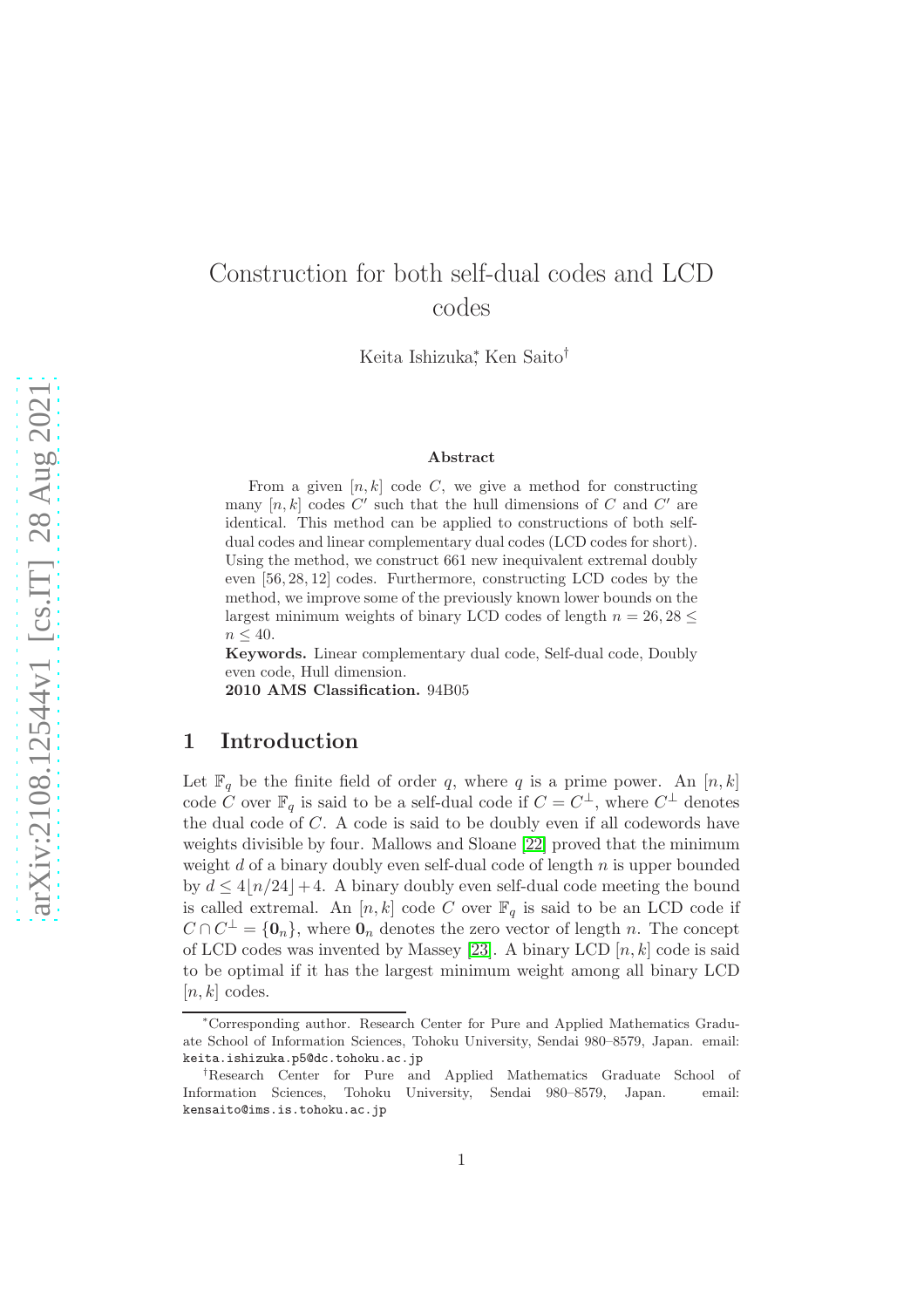Although the definitions say that self-dual codes and LCD codes are quite different classes of codes, codes of both classes have similar properties. For example, it is known that both self-dual codes and LCD codes are characterized by their generator matrices. Furthermore, self-dual codes are codes with maximal hull dimension and LCD codes are codes with minimal hull dimension, where the hull of a code C is defined as  $Hull(C) = C \cap C^{\perp}$ . Recently Harada [\[16\]](#page-16-2) gave a method for constructing LCD codes modifying known methods for self-dual codes in [\[14,](#page-15-0) Theorem 2.2] and [\[18,](#page-16-3) Theorem 2.2] and constructed 15 optimal binary LCD  $[n, k]$  codes.

In this paper, we give a method for constructing many  $[n, k]$  code  $C'$ from a given  $[n, k]$  code C such that  $\dim(\text{Hull}(C)) = \dim(\text{Hull}(C'))$ . This method can be applied to constructions of both self-dual codes and LCD codes. It is shown that the method is a generalized version of [\[14,](#page-15-0) Theorem 2.2], [\[16,](#page-16-2) Theorem 3.3] and [\[18,](#page-16-3) Theorem 2.2]. As an application, we construct 661 new inequivalent extremal doubly even [56, 28, 12] codes. Furthermore, constructing LCD codes by the method, we improve some of the previously known lower bounds on the largest minimum weights of binary LCD codes of length  $n = 26, 28 \le n \le 40$ .

This paper is organized as follows: In Section [2,](#page-1-0) we recall some basic results on self-dual codes, LCD codes and hulls of codes. In Section [3,](#page-3-0) we provide the construction method. Furthermore, in Section [4,](#page-6-0) we state basic properties of the construction method. In Section [5,](#page-7-0) we construct 661 new inequivalent extremal doubly even [56, 28, 12] from six bordered double circulant doubly even [56, 28, 12] codes. In Section [6,](#page-9-0) we improve some of the largest minimum weights among all binary LCD  $[n, k]$  codes with length  $n = 26, 28 \leq n \leq 40$ , which were recently studied by Bouyuklieva [\[7\]](#page-15-1) and Harada [\[16\]](#page-16-2). All computations in this paper were performed in MAGMA [\[6\]](#page-15-2).

#### <span id="page-1-0"></span>2 Preliminaries

Let  $\mathbb{F}_q$  be the finite field of order q, where q is a prime power and let  $\mathbb{F}_q^n$ be the vector space of all *n*-tuples over  $\mathbb{F}_q$ . A *k*-dimensional subspace of  $\mathbb{F}_q^n$  is said to be an  $[n, k]$  code over  $\mathbb{F}_q$ . Especially, codes over  $\mathbb{F}_2$  are said to be binary codes. Let C be an  $[n, k]$  code over  $\mathbb{F}_q$ . The parameters n,  $k$  are said to be the length, the dimension of  $C$  respectively. A vector in C is said to be a codeword. The weight of  $x = (x_1, x_2, \ldots, x_n) \in \mathbb{F}_q^n$  is defined as  $wt(x) = \#\{i \mid x_i \neq 0\}$ . The minimum weight of C is defined as  $wt(C) = min\{wt(x) | x \in C, x \neq 0_n\}.$  If the minimum weight of C equals to d, then C is said to be an  $[n, k, d]$  code over  $\mathbb{F}_q$ . A code C is said to be an even code if all codewords have even weights. Also, a code is said to be a doubly even code if all codewords have weights divisible by four. Two [n, k] codes  $C_1, C_2$  over  $\mathbb{F}_q$  are equivalent if there exists a monomial matrix M such that  $C_2 = \{cM \mid c \in C_1\}$ . The equivalence of two codes  $C_1, C_2$  is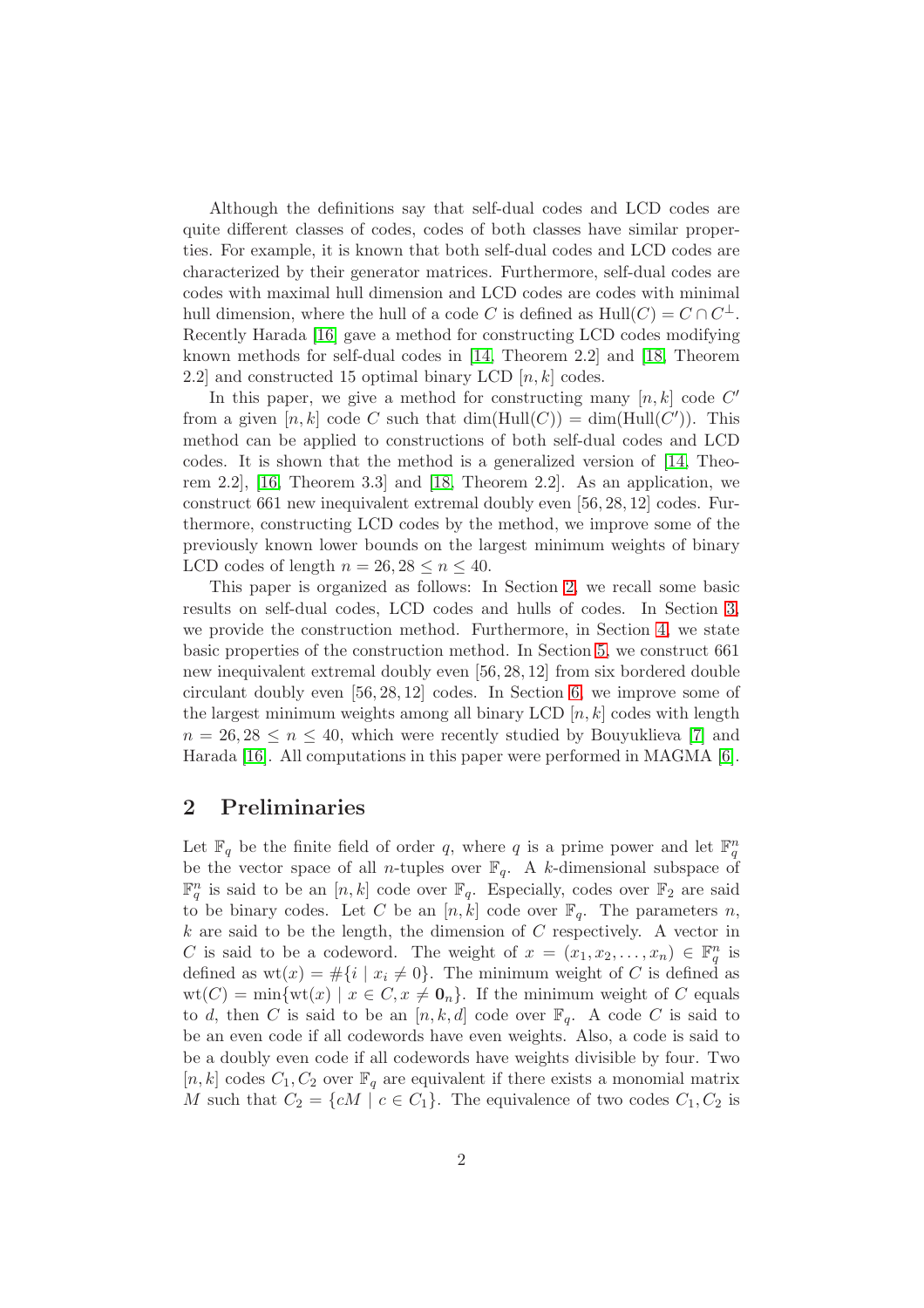denoted by  $C_1 \simeq C_2$ . A generator matrix of a code C is any matrix whose rows form a basis of C.

The dual code  $C^{\perp}$  of an  $[n, k]$  code C over  $\mathbb{F}_q$  is defined as  $C^{\perp} = \{x \in$  $\mathbb{F}_q^n \mid (x, y) = 0$  for all  $y \in C$ , where  $(x, y)$  is the standard inner product. If  $C \subset C^{\perp}$ , then C is said to be a self-orthogonal code. If  $C = C^{\perp}$ , then  $C$  is said to be a self-dual code. A binary self-dual code  $C$  is doubly even if and only if  $n \equiv 0 \pmod{8}$ , where n denotes the length of C. Mallows and Sloane  $[22]$  proved that the minimum weight d of a binary doubly even self-dual code of length n is upper bounded by  $d \leq 4\lfloor n/24 \rfloor + 4$ . A binary doubly even self-dual code meeting the bound is called extremal.

<span id="page-2-1"></span>Lemma 2.1 ([\[20,](#page-16-4) Theorem 1.4.8]). *Let* C *be a binary code. Then the following holds:*

- (i) *If* C *is a self-orthogonal code and has a generator matrix each of whose rows has weight divisible by four, then* C *is doubly even.*
- (ii) *If* C *is doubly even, then* C *is a self-orthogonal code.*

A pure double circulant code has a generator matrix of the form  $(I_k \ R)$ and a bordered double circulant code has a generator matrix of the form

<span id="page-2-0"></span>
$$
\left(\begin{array}{cccc} & 0 & 1 & \dots & 1 \\ & 1 & & \\ I_k & & \vdots & & R \\ & & 1 & & \end{array}\right), \tag{1}
$$

where  $I_k$  denotes the identity matrix of order k and R is a circulant matrix. These two families of codes are collectively called double circulant codes. Harada, Gulliver and Kaneta [\[17\]](#page-16-5) showed that there exist exactly nine inequivalent extremal double circulant doubly even [56, 28, 12] codes and all of them are bordered double circulant codes. In Section [5,](#page-7-0) we construct extremal doubly even self-dual [56, 28, 12] codes from six inequivalent extremal double circulant doubly even [56, 28, 12] codes  $D11, C_{56,1}, \ldots, C_{56,5}$ . Generator matrices of  $D11, C_{56,1}, \ldots, C_{56,5}$  are of the form [\(1\)](#page-2-0) with first rows

```
(000101011011111000111111111),(000000000000110010101111011),
(000000001011011111110010111),(000000010011100111101110111),
(000000011011001001111101111),(000000101001111101011101011),
```
respectively.

An [n, k] code C over  $\mathbb{F}_q$  is said to be an LCD code if  $C \cap C^{\perp} = \{\mathbf{0}_n\}.$ The concept of LCD codes was invented by Massey [\[23\]](#page-16-1). LCD codes have been applied in data storage, communication systems and cryptography. For example, it is known that binary LCD codes can be used against side-channel attacks and fault injection attacks [\[9\]](#page-15-3). A binary LCD  $[n, k]$  code is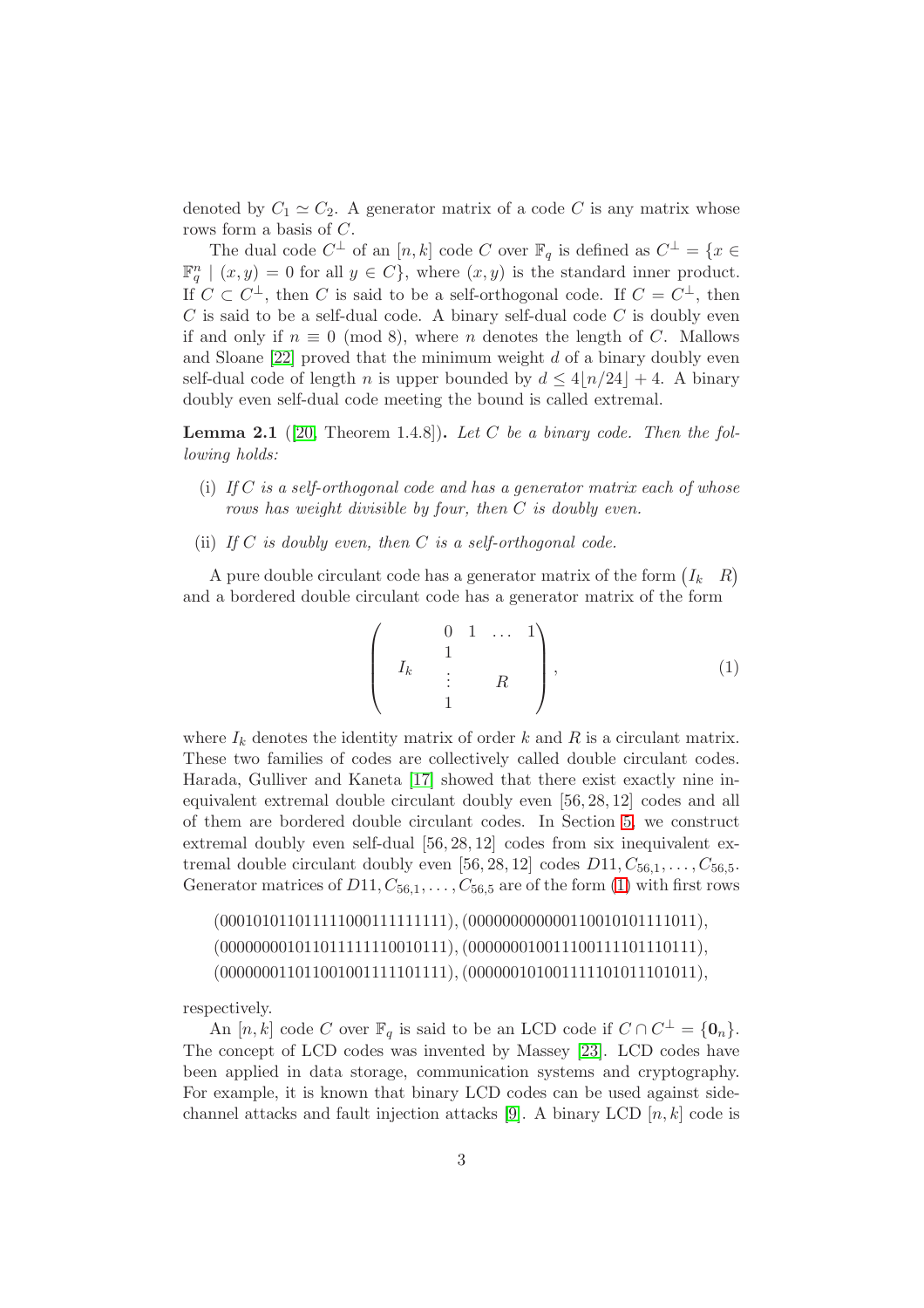said to be optimal if it has the largest minimum weight among all binary LCD  $[n, k]$  codes. Massey [\[23\]](#page-16-1) gave the following characterization of LCD codes.

**Theorem 2.2** (Massey [\[23\]](#page-16-1)). Let C be an  $[n, k]$  code over  $\mathbb{F}_q$  and let G be *a generator matrix of* C. Then C *is an LCD code if and only if the*  $k \times k$ *matrix* GG<sup>T</sup> *is nonsingular.*

The hull of a code C is defined as  $Hull(C) = C \cap C^{\perp}$ . By definition, it follows that self-dual codes are codes with maximal hull dimension and LCD codes are codes with minimal hull dimension.

<span id="page-3-1"></span>**Lemma 2.3** ([\[13,](#page-15-4) Proposition 3.1]). Let C be an  $[n, k]$  code over  $\mathbb{F}_q$  with *generator matrix* G*. Then*

$$
rank(GG^T) = k - dim(Hull(C)).
$$

#### <span id="page-3-0"></span>3 Construction method

Let C be an  $[n, k]$  code over  $\mathbb{F}_q$  with generator matrix  $(I_k \ A)$  and let  $x, y \in \mathbb{F}_q^{n-k}$ . We denote by  $r_i$  the *i*-th row of A. Define an  $n \times (n-k)$ matrix  $\overrightarrow{A}(x, y)$ , where the *i*-th row r'  $i<sub>i</sub>$  is defined as follows:

$$
r_i' = r_i + (r_i, y)x - (r_i, x)y.
$$

We denote by  $C(A(x, y))$  the code with generator matrix  $(I_k \ A(x, y)).$ 

*Remark* 3.1. With the above notation, suppose that  $x = \mathbf{0}_{n-k}$  or  $y = \mathbf{0}_{n-k}$ . Then it holds that  $A(x, y) = A$ . Hereafter, we assume that  $x \neq \mathbf{0}_{n-k}$  and  $y \neq \mathbf{0}_{n-k}.$ 

<span id="page-3-2"></span>**Theorem 3.2.** Let C be an  $[n, k]$  code over  $\mathbb{F}_q$  with generator matrix  $G =$  $(I_k \ A)$  and let  $x, y \in \mathbb{F}_q^{n-k}$ . Suppose that  $(x, x) = (y, y) = (x, y) = 0$ . Then  $dim(Hull(C(A(x, y)))) = dim(Hull(C)).$ 

*Proof.* We denote by  $r_i, r'_i$  the *i*-th rows of  $A, A(x, y)$  respectively. It holds that

$$
(r'_i, r'_j) = (r_i + (r_i, y)x - (r_i, x)y, r_j + (r_j, y)x - (r_j, x)y)
$$
  
=  $(r_i, r_j) + (r_j, y)(r_i, x) - (r_j, x)(r_i, y) + (r_i, y)(x, r_j) - (r_i, x)(y, r_j)$   
=  $(r_i, r_j).$ 

Therefore it follows that

$$
(I_k \t A(x,y)) (I_k \t A(x,y))^{T} = I_k + A(x,y)A(x,y)^{T}
$$

$$
= I_k + AA^{T}
$$

$$
= (I_k \t A) (I_k \t A)^{T}.
$$

By Lemma [2.3,](#page-3-1) the result follows.

 $\Box$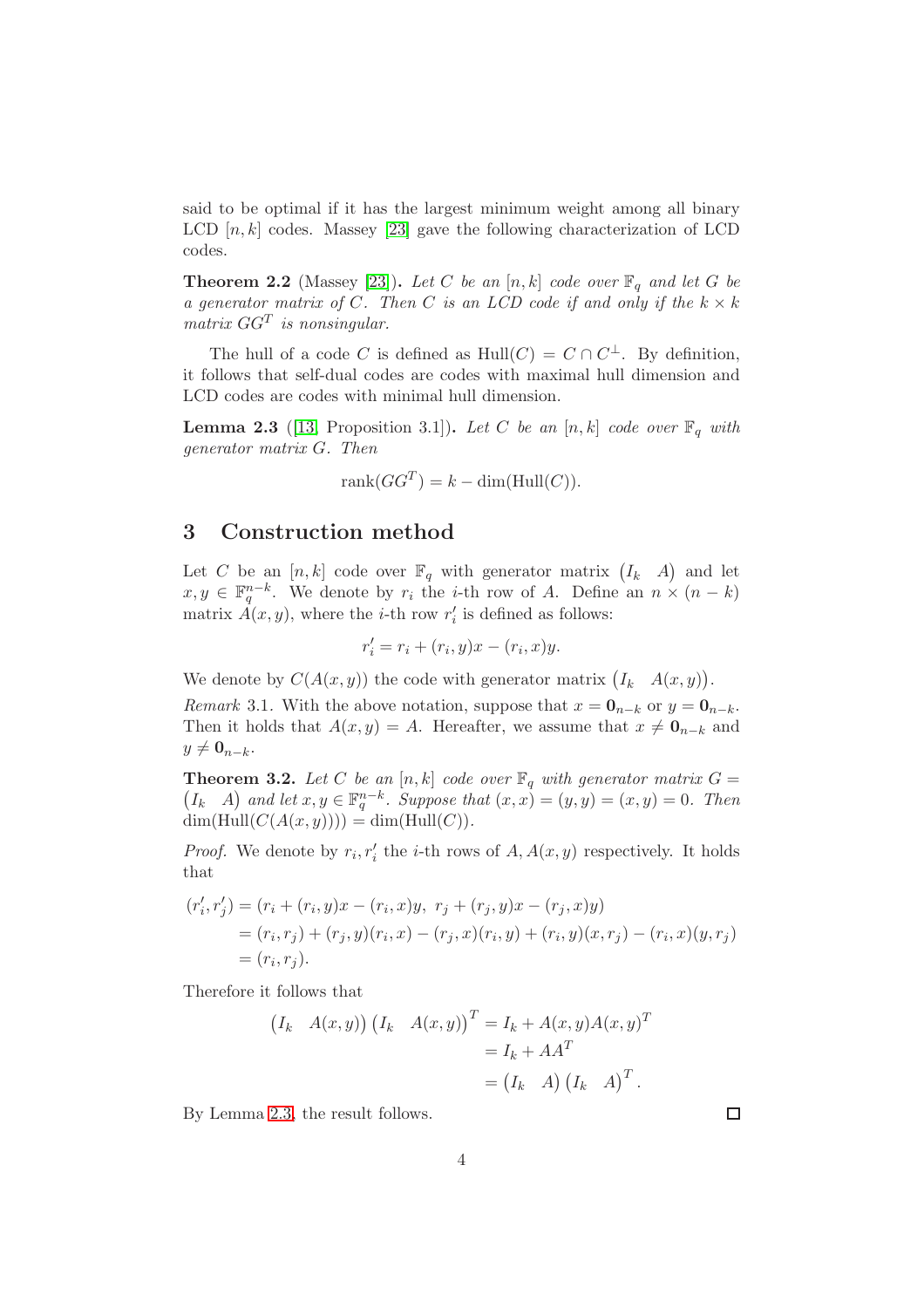<span id="page-4-0"></span>**Corollary 3.3.** Let C be an  $[n, k]$  code over  $\mathbb{F}_q$  with generator matrix  $G =$  $(I_k \ A)$  and let  $x, y \in \mathbb{F}_q^{n-k}$ . Suppose that  $(x, x) = (y, y) = (x, y) = 0$ . Then  $C(A(x, y))$  *is a self-orthogonal code if and only if* C *is a self-orthogonal code.* 

*Proof.* It holds that C is a self-orthogonal code if and only if  $dim(Hull(C)) =$ k. The result follows from Theorem [3.2.](#page-3-2)  $\Box$ 

*Remark* 3.4*.* With the notation of Corollary [3.3,](#page-4-0) suppose that C is a binary self-dual code with length  $n \equiv 0 \pmod{4}$ . Then it follows that  $(x, x) =$  $(x, 1_{n-k}) = (1_{n-k}, 1_{n-k}) = 0$  if x has an even weight. Let  $r_i, r'_i$  be the *i*-th rows of  $A, A(x, 1_{n-k})$  respectively. Since C is an even code, wt $(r_i) \equiv 1$ (mod 2) for all  $1 \leq i \leq n$ . Therefore we obtain the following:

$$
r'_{i} = r_{i} + (r_{i}, \mathbf{1}_{n-k})x + (r_{i}, x)\mathbf{1}_{n-k}
$$

$$
= r_{i} + x + (r_{i}, x)\mathbf{1}_{n-k},
$$

which shows that  $A(x, \mathbf{1}_{n-k})$  is identical to  $B'_{\Gamma'}$ , the first case of [\[14,](#page-15-0) Theorem 2.2]. Therefore Corollary [3.3](#page-4-0) is a generalized version of the first case of [\[14,](#page-15-0) Theorem 2.2].

<span id="page-4-1"></span>**Corollary 3.5.** Let C be an  $[n, k]$  code over  $\mathbb{F}_q$  with generator matrix  $G =$  $(I_k \ A)$  and let  $x, y \in \mathbb{F}_q^{n-k}$ . Suppose that  $(x, x) = (y, y) = (x, y) = 0$ . Then  $C(A(x, y))$  *is an LCD code if and only if* C *is an LCD code.* 

*Proof.* It holds that C is an LCD code if and only if  $\dim(\text{Hull}(C)) = 0$ . The result follows from Theorem [3.2.](#page-3-2)  $\Box$ 

*Remark* 3.6*.* With the notation of Corollary [3.5,](#page-4-1) suppose that C is a binary even LCD code and  $n - k$  is even. Then it follows that  $(x, x) = (x, 1_{n-k})$  $(1_{n-k}, 1_{n-k}) = 0$  if x has an even weight. Let  $r_i, r'_i$  be the *i*-th rows of  $A, A(x, 1_{n-k})$  respectively. Since C is an even code, wt $(r_i) \equiv 1 \pmod{2}$  for all  $1 \leq i \leq n$ . Therefore we obtain the following:

$$
r'_{i} = r_{i} + (r_{i}, \mathbf{1}_{n-k})x + (r_{i}, x)\mathbf{1}_{n-k}
$$

$$
= r_{i} + x + (r_{i}, x)\mathbf{1}_{n-k},
$$

which shows that  $A(x, 1_{n-k})$  is identical to  $A(x)$  in [\[16,](#page-16-2) Theorem 3.3]. Therefore Corollary [3.5](#page-4-1) is a generalized version of [\[16,](#page-16-2) Theorem 3.3].

<span id="page-4-2"></span>**Lemma 3.7** ([\[20,](#page-16-4) Theorem 1.4.3]). *Let*  $x = (x_1, x_2, \ldots, x_n), y = (y_1, y_2, \ldots, y_n) \in$  $\mathbb{F}_2^n$ . Then  $\text{wt}(x+y) = \text{wt}(x) + \text{wt}(y) - 2 \text{wt}(x*y)$ , where  $x*y = (x_1y_1, x_2y_2, \ldots, x_ny_n)$ .

<span id="page-4-3"></span>**Lemma 3.8.** Let C be a binary  $[n, k]$  code with generator matrix  $(I_k \ A)$ and let  $x, y \in \mathbb{F}_q^{n-k}$ . Suppose that  $\text{wt}(x) \equiv \text{wt}(y) \equiv 0 \pmod{4}$  and  $(x, y) =$ 0. Then  $wt(r'_i)$  $\mathcal{L}_i^{\prime}$  = wt(r<sub>i</sub>) (mod 4), where  $r_i, r'_i$  denote the *i*-th rows of A, A(x, y) *respectively.*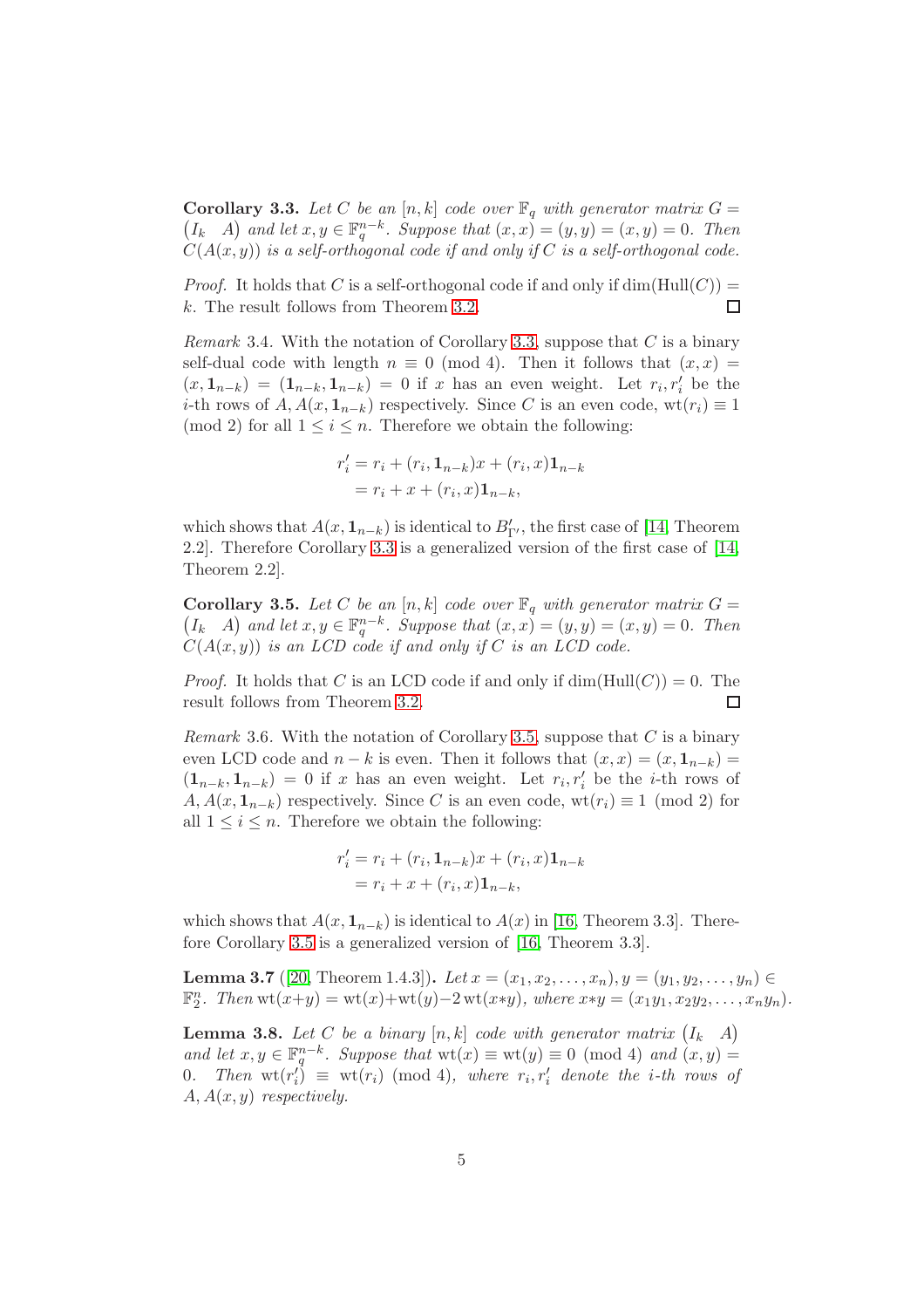*Proof.* It holds that

$$
wt(r_i * ((r_i, y)x - (r_i, x)y)) = (r_i, (r_i, y)x - (r_i, x)y)
$$
  

$$
= (r_i, y)(r_i, x) - (r_i, x)(r_i, y)
$$
  

$$
= 0,
$$
  

$$
wt((r_i, y)x * (r_i, x)y) = ((r_i, y)x, (r_i, x)y)
$$
  

$$
= (r_i, y)(r_i, x)(x, y)
$$
  

$$
\equiv 0 \pmod{2},
$$

where we regard  $r_i, x, y$  as vectors in  $\mathbb{Z}^{n-k}$ . Therefore, by Lemma [3.7,](#page-4-2) it follows that

$$
wt(r'_i) = wt(r_i + (r_i, y)x - (r_i, x)y)
$$
  
= wt(r\_i) + wt((r\_i, y)x - (r\_i, x)y) - 2 wt(r\_i \* ((r\_i, y)x - (r\_i, x)y))  
= wt(r\_i) + wt((r\_i, y)x) + wt((r\_i, x)y) - 2 wt((r\_i, y)x \* (r\_i, x)y)  
\equiv wt(r\_i) \pmod{4}.

This completes the proof.

<span id="page-5-0"></span>**Theorem 3.9.** Let C be a binary  $[n, k]$  code with generator matrix  $(I_k \ A)$ and let  $x, y \in \mathbb{F}_2^{n-k}$ . Suppose that  $wt(x) \equiv wt(y) \equiv 0 \pmod{4}$  and  $(x, y) =$ 0*.* Then  $C(A(x, y))$  *is a doubly even code if and only if* C *is a doubly even code.*

 $\Box$ 

*Proof.* We denote by  $r_i, r'_i$  the *i*-th rows of  $A, A(x, y)$  respectively. Suppose that C is a doubly even code. Then, by Corollary [3.3](#page-4-0) and the second part of Lemma [2.1,](#page-2-1)  $C(A(x, y))$  is a self-orthogonal code. Furthermore, by Lemma [3.8,](#page-4-3)  $wt(r'_i)$  $i'_i$   $\equiv$  wt $(r_i) \equiv 3 \pmod{4}$  follows for all  $1 \leq i \leq n$ . Therefore it holds that  $C(A(x, y))$  is a doubly even code by the first part of Lemma [2.1](#page-2-1) By the same argument, the converse holds.  $\Box$ 

*Remark* 3.10*.* With the notation of Theorem [3.9,](#page-5-0) suppose that C is a binary doubly even self-dual code. Then it follows that  $wt(x) \equiv wt(1_{n-k}) \equiv 0$ (mod 4) and  $(x, 1_{n-k}) = 0$  if x has a weight divisible by four. Let  $r_i, r'_i$  be the *i*-th rows of  $A, A(x, 1_{n-k})$  respectively. Since C is doubly even, wt $(r_i) \equiv 3$ (mod 4) for all  $1 \leq i \leq n$ . Therefore we obtain the following:

$$
r'_{i} = r_{i} + (r_{i}, \mathbf{1}_{n-k})x + (r_{i}, x)\mathbf{1}_{n-k}
$$

$$
= r_{i} + x + (r_{i}, x)\mathbf{1}_{n-k},
$$

which shows that  $A(x, 1_{n-k})$  is identical to  $A'_{\Gamma}$  in [\[18,](#page-16-3) Theorem 2.2], where m is even. Therefore Theorem [3.9](#page-5-0) is a generalized version of  $[18,$  Theorem 2.2, where  $m$  is even.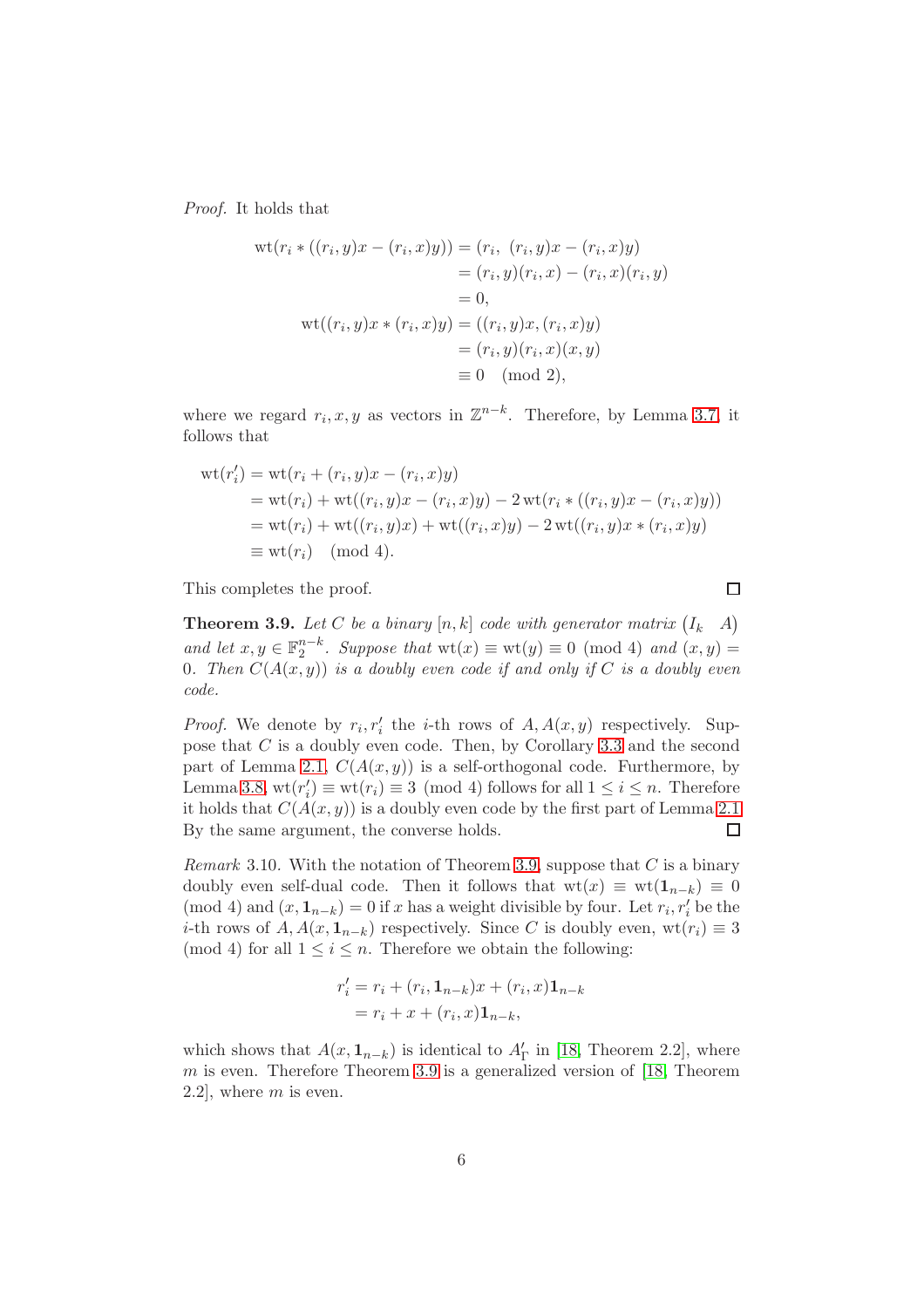#### <span id="page-6-0"></span>4 Basic properties

In this section, we state basic properties of the construction method given in Section [3.](#page-3-0) Let  $x, y \in \mathbb{F}_q^m$ . Define the following  $m \times m$  matrix  $M(x, y)$ :

$$
M(x, y) = I_m + y^T x - x^T y.
$$

**Lemma 4.1.** Let C be an  $[n, k]$  code over  $\mathbb{F}_q$  with generator matrix  $(I_k \mid A)$ and let  $x, y \in \mathbb{F}_q^{n-k}$ . Then it holds that

$$
A(x, y) = AM(x, y).
$$

*Proof.* For a matrix M, we denote by  $M_{i,j}$  the  $(i, j)$ -entry of M. By definition it follows that

$$
(AM(x, y))_{i,j} = \sum_{l=1}^{n-k} A_{i,l} M(x, y)_{l,j}.
$$

On the other hand, it holds that

$$
r'_{i} = r_{i} + (r_{i}, y)x - (r_{i}, x)y
$$
  
=  $r_{i}(I_{n-k} + y^{T}x - x^{T}y)$   
=  $(A_{i,1}, A_{i,2},..., A_{i,n})M(x, y)$   
=  $(\sum_{l=1}^{n-k} A_{i,l}M(x, y)_{l,1}, \sum_{l=1}^{n-k} A_{i,l}M(x, y)_{l,2},..., \sum_{l=1}^{n-k} A_{i,l}M(x, y)_{l,n}),$ 

where  $r_i, r'_i$  denote the *i*-th rows of  $A, A(x, y)$  respectively. Therefore it holds that

$$
A(x, y)_{i,j} = \sum_{l=1}^{n-k} A_{i,l} M(x, y)_{l,j}.
$$

This completes the proof.

<span id="page-6-3"></span>**Theorem 4.2.** Let C be an  $[n, k]$  code over  $\mathbb{F}_q$  with generator matrix  $(I_k \ A)$ and let  $x, y \in \mathbb{F}_q^{n-k}$ . Suppose that  $(x, x) = (y, y) = (x, y) = 0$ . Then the *following holds:*

$$
C(A(x, y)) = C(A(-x, -y)),
$$
\n(2)

$$
C(A(y,x)) = C(A(x, -y)) = C(A(-x, y)).
$$
\n(3)

*Proof.* For [\(2\)](#page-6-1), it holds that

$$
M(-x, -y) = I_m + (-y)^T(-x) - (-x)^T(-y)
$$
  
=  $I_m + y^T x - x^T y$   
=  $M(x, y)$ .

<span id="page-6-2"></span><span id="page-6-1"></span> $\Box$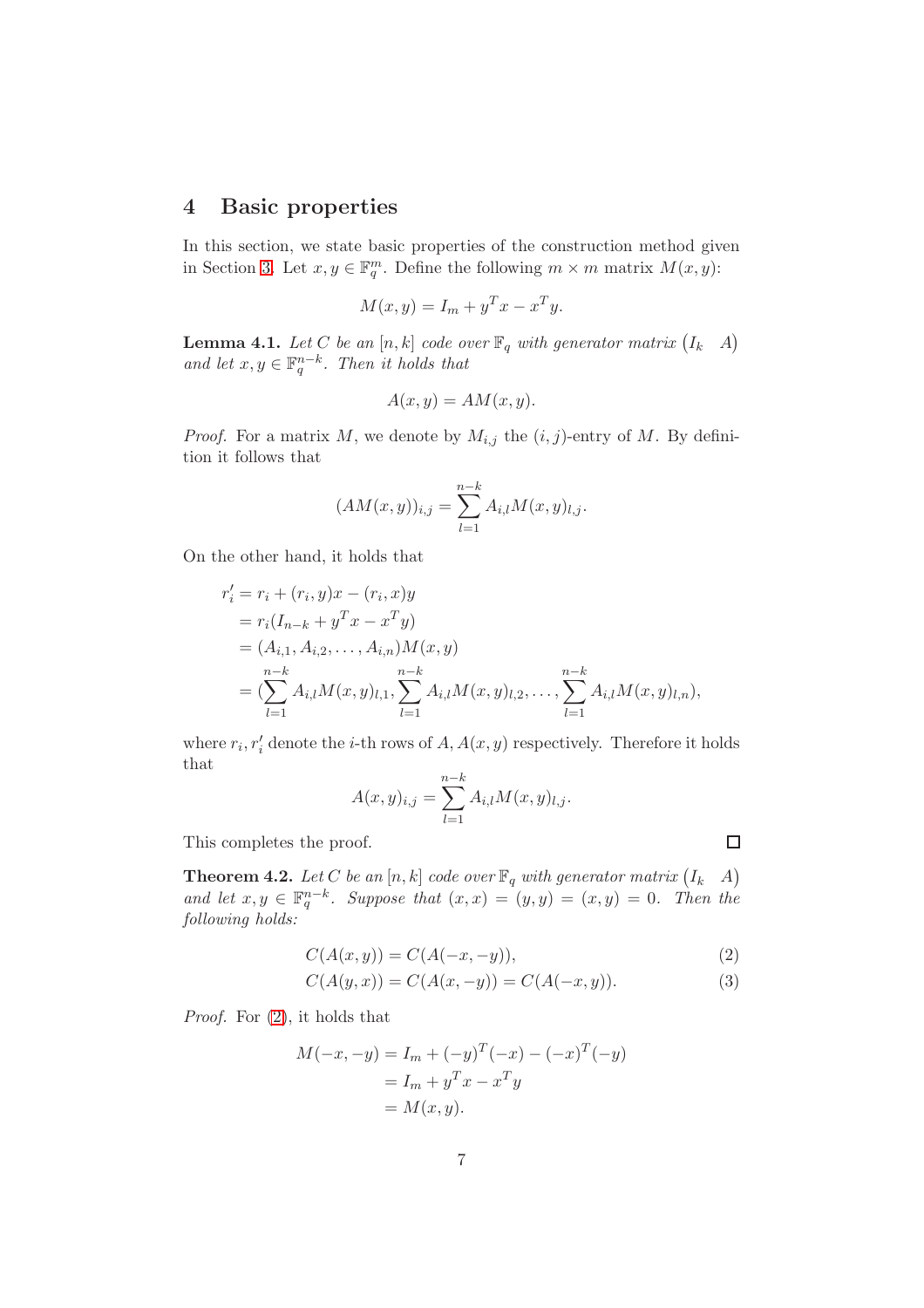For [\(3\)](#page-6-2), the following holds:

$$
M(x, -y) = I_m - y^T x + x^T y
$$
  
=  $I_m + x^T y - y^T x$   
=  $M(y, x)$ ,  

$$
M(-x, y) = I_m - y^T x + x^T y
$$
  
=  $I_m + x^T y - y^T x$   
=  $M(y, x)$ .

This completes the proof.

In the following sections, we apply the construction method only to binary codes. However, for codes over  $\mathbb{F}_q$   $(q \geq 3)$ , Theorem [4.2](#page-6-3) reduces computations.

### <span id="page-7-0"></span>5 Extremal binary doubly even [56, 28, 12] codes

In this section we are concerned only with binary codes. Therefore we omit the term "binary". Bhargava, Young and Bhargava [\[5\]](#page-15-5) constructed an extremal doubly even  $[56, 28, 12]$  code. Yorgov  $[26]$  proved that there exist exactly 16 inequivalent extremal doubly even [56, 28, 12] codes with automorphisms of order 13. As stated in [\[15\]](#page-16-7), one of the 16 codes in [\[26\]](#page-16-6) is equivalent to the code in [\[5\]](#page-15-5). Bussemarker and Tonchev [\[8\]](#page-15-6) constructed 6 extremal doubly even [56, 28, 12] codes. As stated in [\[15\]](#page-16-7), the first code among the six codes in [\[8\]](#page-15-6) is equivalent to the code in [\[5\]](#page-15-5). Moreover, Kimura [\[21\]](#page-16-8) showed that 5th and 6th codes in [\[8\]](#page-15-6) are equivalent. Harada [\[14\]](#page-15-0) constructed 137 inequivalent extremal doubly even [56, 28, 12] codes. Harada, Gulliver and Kaneta [\[17\]](#page-16-5) showed that there exist exactly nine inequivalent extremal double circulant doubly even [56, 28, 12] codes. Harada [\[15\]](#page-16-7) constructed 1122 inequivalent extremal doubly even [56, 28, 12] codes. This result is a gener-alization of [\[14\]](#page-15-0) and for any code C in [14] there exists a code C' in [\[15\]](#page-16-7) such that  $C \simeq C'$ . Yankov and Russeva [\[25\]](#page-16-9) proved that there exist exactly 4202 inequivalent extremal doubly even [56, 28, 12] codes having automorphisms of order 7. As stated in [\[25\]](#page-16-9), one of the 4202 codes in [\[25\]](#page-16-9) is equivalent to a code in [\[14\]](#page-15-0). Yankov and Lee [\[24\]](#page-16-10) proved that there exist exactly 3763 inequivalent extremal [56, 28, 12] codes having automorphisms of order 5. Therefore the number of previously known extremal doubly even [56, 28, 12] codes is 9115, as stated in [\[24,](#page-16-10) Proposition 7].

In [\[15\]](#page-16-7), Harada applied [\[18,](#page-16-3) Theorem 2.2] to six inequivalent extremal double circulant doubly even [56, 28, 12] codes  $D11, C_{56,1}, \ldots, C_{56,5}$ . As stated earlier, Theorem [3.9](#page-5-0) is a generalized version of [\[18,](#page-16-3) Theorem 2.2]. In this section, we apply Theorem [3.9](#page-5-0) to  $D11, C_{56,1}, \ldots, C_{56,5}$  and construct

 $\Box$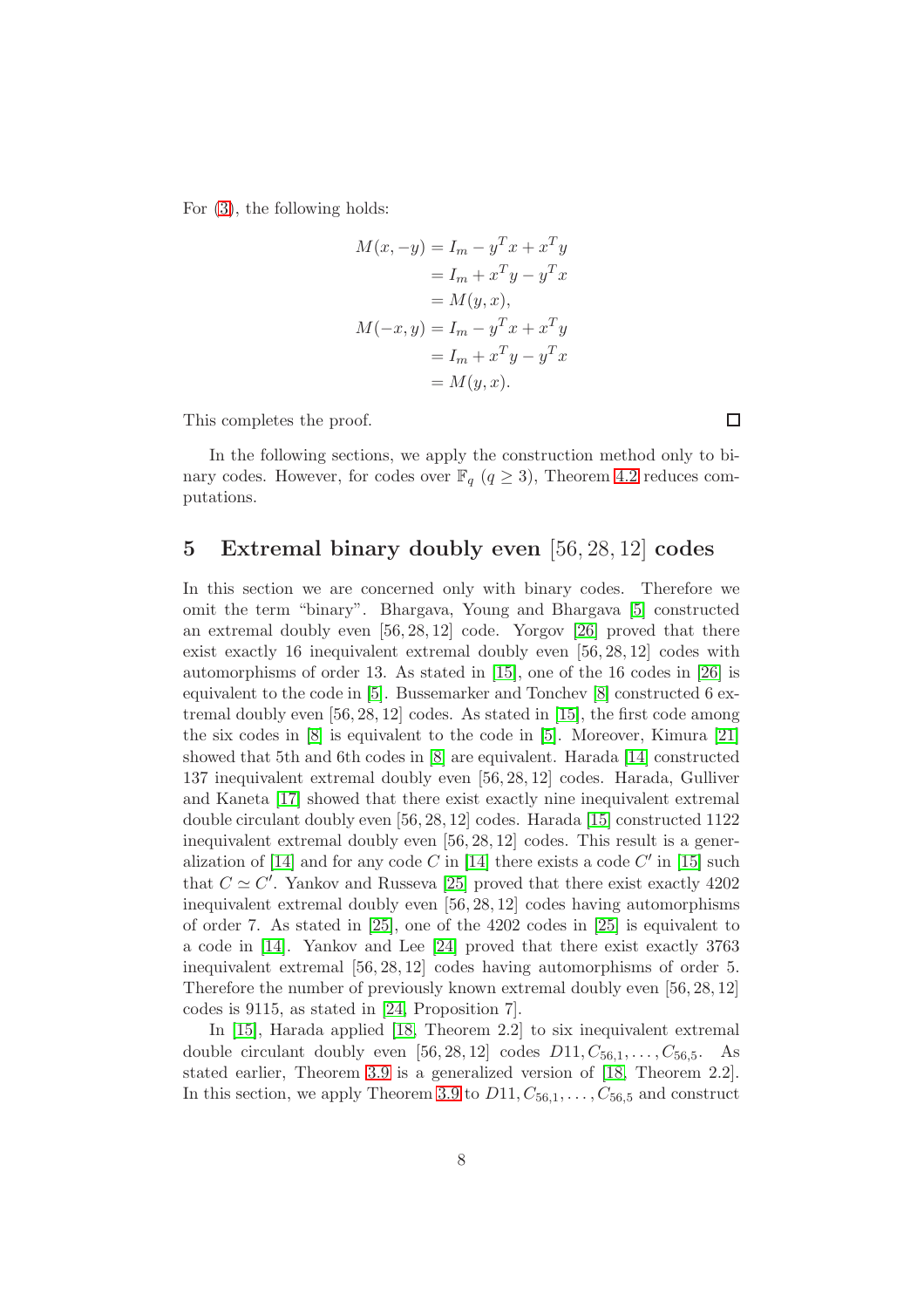661 new inequivalent extremal doubly even [56, 28, 12] codes. This illustrates the effectiveness of Theorem [3.9.](#page-5-0)

In order to illustrate our method, we consider the code D11 as an example. Let  $y_i$  denote the vector of length 28 such that  $y_i = (0, \ldots, 0, 1, \ldots, 1),$  wt $(y_i)$ *i*. Applying Theorem [3.9](#page-5-0) to  $y_4$  and all  $x \in \mathbb{F}_2^{28}$  such that  $x \neq \mathbf{0}_{28}$  and  $(x, x) =$  $(x, y_4) = 0$ , we constructed 45 inequivalent extremal doubly even [56, 28, 12] codes. Furthermore, applying Theorem [3.9](#page-5-0) to  $y_i$  ( $i = 8, 12, 16, 20, 24$ ) and all  $x \in \mathbb{F}_2^{28}$  such that  $x \neq \mathbf{0}_{28}$  and  $(x, x) = (x, y_i) = 0$ , we constructed 45, 19, 15, 2, 33, 4 inequivalent extremal doubly even [56, 28, 12] codes respectively.

By the following method, we verified that the above codes are all inequivalent. For an extremal doubly even [56, 28, 12] code C, we define  $M = (m_{i,j})$ to be an  $8196 \times 56$  matrix whose rows composed of codewords of C with weight 12. Furthermore, for a positive integer  $t$ , we define

$$
N_t = \# \left\{ \{j_1, j_2, j_3, j_4\} \in \binom{56}{4} \mid \sum_{i=1}^{8196} m_{i,j_1} m_{i,j_2} m_{i,j_3} m_{i,j_4} = t \right\}.
$$

Harada [\[15\]](#page-16-7) showed that two extremal doubly even [56, 28, 12] codes  $C_1, C_2$ are inequivalent if the sequences  $(N_1, N_2, ...)$  constructed from  $C_1, C_2$  are distinct. According to this result, we compared the sequence  $(N_1, N_2, \ldots, N_{56})$ for the classification. Consequently we found no pair of codes whose sequences are identical. Therefore we verified that the number of inequivalent codes constructed from D11 is 118. By the same method, we constructed inequivalent extremal doubly even [56, 28, 12] codes from  $C_{56,i}$  (i =  $1, 2, \ldots, 5$ . In Table [1](#page-8-0) we show the number of inequivalent codes constructed by this method. We denote the inequivalent codes constructed from  $D11, C_{56,1}, \ldots, C_{56,5}$  by  $D_i$   $(i = 1, 2, \ldots, 118), E_i$   $(i = 1, 2, \ldots, 56), F_i$   $(i =$  $1, 2, \ldots, 105$ ,  $G_i$   $(i = 1, 2, \ldots, 59)$ ,  $H_i$   $(i = 1, 2, \ldots, 212)$ ,  $K_i$   $(i = 1, 2, \ldots, 115)$ respectively. The  $x, y$  in Corollary [3.9](#page-5-0) for all codes we constructed can be obtained electronically from <https://www.math.is.tohoku.ac.jp/~mharada/Ishizuka/56.txt>. Comparing sequences  $(N_1, N_2, \ldots, N_{56})$ , we found that there exist four pairs

<span id="page-8-0"></span> $y_4$   $y_8$   $y_{12}$   $y_{16}$   $y_{20}$   $y_{24}$  total D11 45 19 15 2 33 4 118  $C_{56,1}$  16 3 1 0 10 26 56  $C_{56,2}$  34 27 26 1 3 14 105  $C_{56,3}$  10 0 23 2 0 24 59

 $C_{56,4}$  10 109 17 58 2 16 212  $C_{56,5}$  17 53 25 11 5 4 115

Table 1: Inequivalent extremal doubly even [56, 28, 12] codes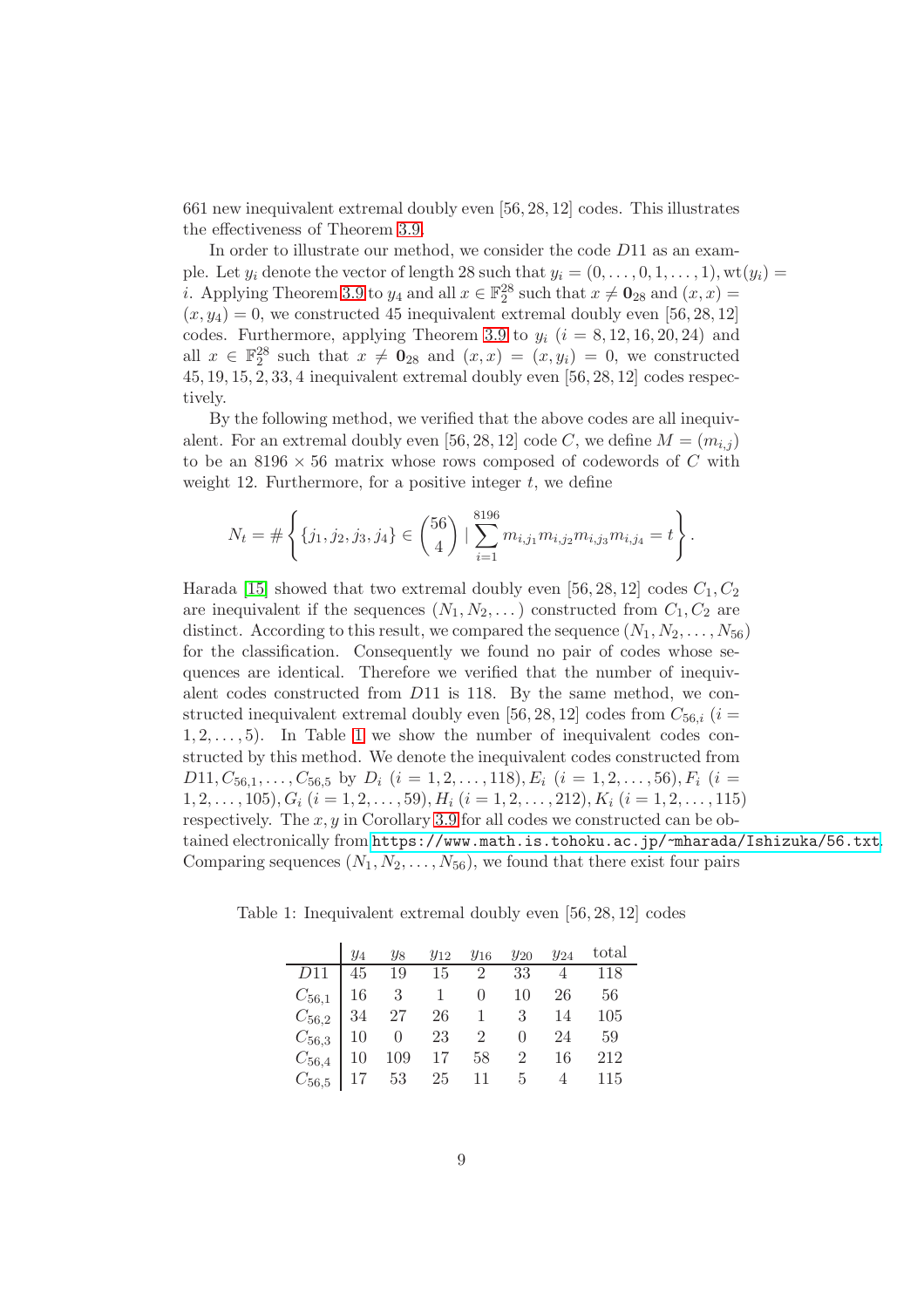of codes  $(D_{115}, K_{112}), (D_{116}, K_{113}), (D_{117}, K_{114}), (D_{118}, K_{115})$  whose sequences are identical. By the Magma function IsIsomorphic, we verified that two codes of all the four pairs are equivalent. Therefore the number of inequivlent extremal doubly even [56, 28, 12] codes constructed as above is 661.

Finally, we verified that the 661 codes are inequivalent to any of the previously known extremal doubly even [56, 28, 12] codes as follows: By the Magma function AutomorphismGroup, we verified that the 661 codes have automorphism groups of order 1. Consequently it follows that the 661 codes are inequivalent to any of the codes in [\[24\]](#page-16-10), [\[25\]](#page-16-9), [\[26\]](#page-16-6). Furthermore we verified that all the codes except  $D_{118}$  have sequences  $(N_1, N_2, \ldots, N_{56})$ different from that of any code in  $[5]$ ,  $[8]$ ,  $[15]$ ,  $[17]$ ,  $[26]$ . The sequence  $(N_1, N_2, \ldots, N_{56})$  of  $D_{118}$  is identical to that of the 25th code constructed from  $C_{56,2}$  in [\[15\]](#page-16-7). However we verified by the Magma function IsIsomorphic that the two codes are inequivalent. Consequently it follows that the 661 codes are inequivalent to any of the codes in [\[5\]](#page-15-5), [\[8\]](#page-15-6), [\[15\]](#page-16-7), [\[17\]](#page-16-5), [\[26\]](#page-16-6). As stated in the beginning of this section, the number of the previously known inequivalent doubly even [56, 28, 12] codes is 9115. Therefore we have Proposition [5.1.](#page-9-1)

<span id="page-9-1"></span>Proposition 5.1. *There exist at least* 9776 *inequivalent extremal doubly even* [56, 28, 12] *codes.*

## <span id="page-9-0"></span>6 Optimal binary LCD codes of length  $n = 26, 28 \le$  $n \leq 40$

In this section we are concerned only with binary codes. Therefore we omit the term "binary". Let  $d_{LCD}(n, k)$  denote the largest minimum weight among all LCD  $[n, k]$  code. Galvez, Kim, Lee, Roe and Won [\[11\]](#page-15-7), Harada and Saito [\[19\]](#page-16-11), Araya and Harada [\[1\]](#page-15-8) determined the exact value of  $d_{LCD}(n, k)$ for  $n \leq 12, 13 \leq n \leq 16, 17 \leq n \leq 24$  respectively. Bouyuklieva [\[7\]](#page-15-1) determined the exact value of  $d_{LCD}(n, k)$  for  $n = 25, 27$  and gave  $d_{LCD}(n, k)$ for  $n = 26, 28 \le n \le 40$ . Galvez, Kim, Lee, Roe and Won [\[11\]](#page-15-7), Harada and Saito [\[19\]](#page-16-11), Araya and Harada [\[1\]](#page-15-8), Araya, Harada and Saito [\[3\]](#page-15-9) determined the exact value of  $d_{LCD}(n, k)$  for  $k = 2, 3, 4, 5$  respectively. Also, Dougherty, Kim, Ozkaya, Sok and Solé [\[10\]](#page-15-10), Araya and Harada [\[2\]](#page-15-11), Araya, Harada and Saito [\[4\]](#page-15-12) determined the exact value of  $d_{LCD}(n, k)$  for  $k = n-1$ ,  $k \in \{n-2, n-3, n-4\}, k = n-5$  respectively. For all  $n = 26, 28 \le n \le 40$ , Bouyuklieva [\[7\]](#page-15-1) determined the exact value of  $d_{LCD}(n, k)$  for  $5 \leq k \leq 8$ .

Recently Harada [\[16\]](#page-16-2) constructed 15 optimal LCD codes by [\[16,](#page-16-2) Theorem 3.3]. As stated earlier, Corollary [3.5](#page-4-1) is a generalized version of [\[16,](#page-16-2) Theorem 3.3]. In this section, we apply Corollary [3.5](#page-4-1) in order to improve some of the previously known lower bounds on  $d_{LCD}(n, k)$  for  $n = 26, 28 \le n \le 40$ and  $9 \leq k \leq n-6$ . For a code C, we denote by  $C^T$ ,  $C_T$  the punctured,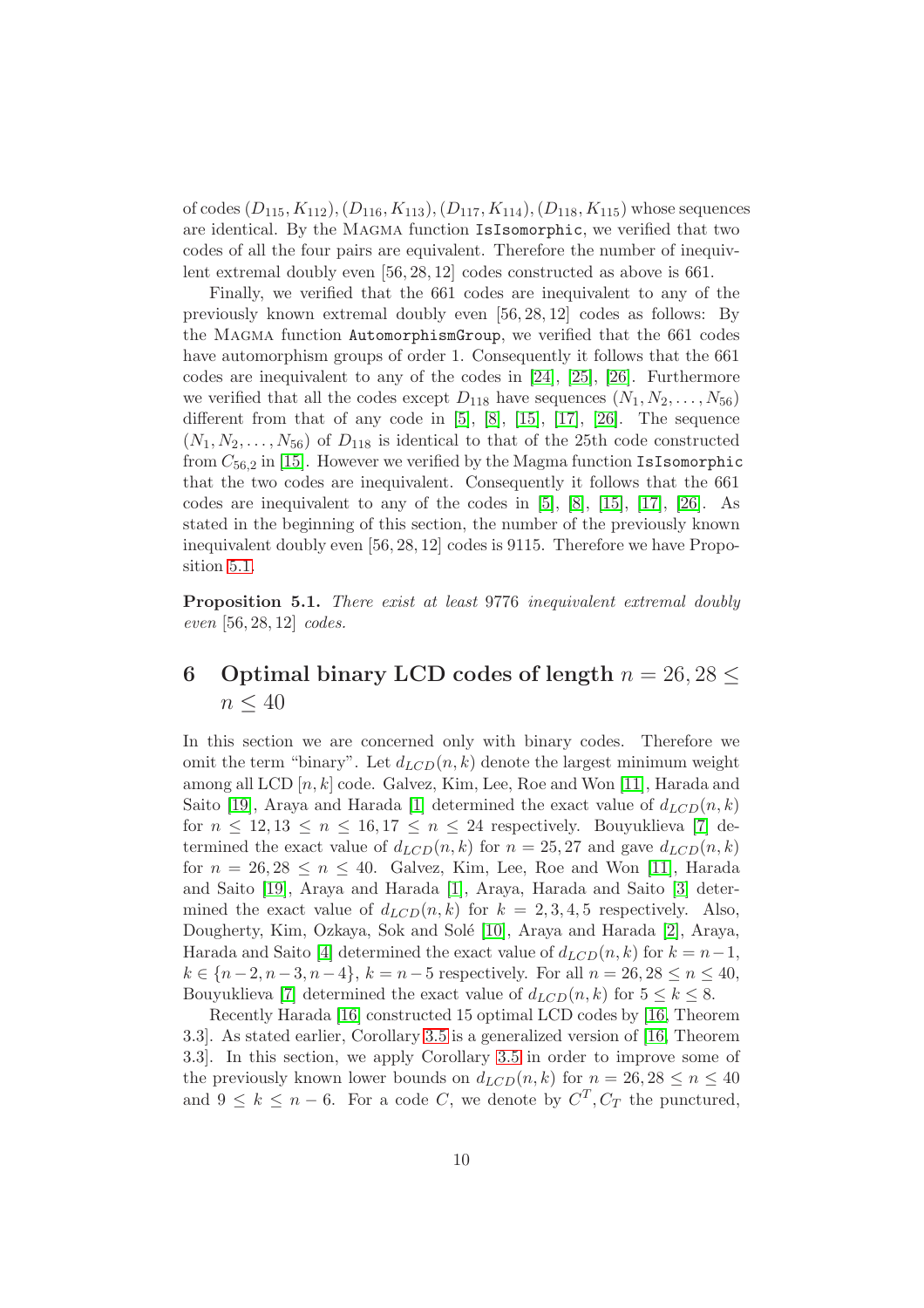the shortened codes of  $C$  on a set of coordinates  $T$  respectively. In this section, shortened codes, punctured codes were constructed by the Magma functions ShortenCode, PunctureCode respectively.

In order to obtain lower bounds, we use the following method: First, by the Magma function BestKnownLinearCode, we obtained a [49, 32, 7] code  $C_{49,32,7}$ , a [42, 14, 13] code  $C_{42,14,13}$  and a [51, 28, 9] code  $C_{51,28,9}$ . Generator matrices of these codes can be obtained electronically from https://www.math.is.tohoku.ac.jp/~ml Then we verified that  $((C_{49,32,7})_{S_1})^{P_1}, ((C_{42,14,13})_{S_2})^{P_2}, ((C_{51,28,9})_{S_3})^{P_3}$  are an LCD [37, 22, 5] code, an LCD [38, 13, 11] code, an LCD [40, 22, 6] code respectively, where the set of coordinates  $P_i$ ,  $S_i$   $(i = 1, 2, 3)$  are given in Ta-ble [2.](#page-10-0) Define  $A_{37,22,5}$ ,  $A_{38,13,10}$ ,  $A_{40,22,6}$  as in Figure [1.](#page-14-0) Then  $(I_{22} \quad A_{37,22,5})$ ,  $(I_{13} \quad A_{38,13,10}), (I_{22} \quad A_{40,22,6})$  are generator matrices of the LCD [37, 22, 5], the LCD [38, 13, 10], the LCD [40, 22, 6] codes respectively. Applying Corol-lary [3.5](#page-4-1) to  $(I_{22} \quad A_{37,22,5})$ ,  $(I_{13} \quad A_{38,13,10})$ ,  $(I_{22} \quad A_{40,22,6})$ , we found an LCD [37, 22, 6] code  $C_{37,22,6}$ , an LCD [38, 13, 11] code  $C_{38,13,11}$ , an LCD [40, 22, 7] code  $C_{40,22,7}$  respectively. The vectors  $x, y$  in Corollary [3.5](#page-4-1) are listed in Table [3.](#page-10-1) Therefore we obtain Proposition 6.1.

Proposition 6.1. (i) *There exists an LCD* [37, 22, 6] *code.*

- (ii) *There exists an LCD* [38, 13, 11] *code.*
- (iii) *There exists an LCD* [40, 22, 7] *code.*

<span id="page-10-0"></span>Table 2:  $P_i, S_i$  for  $i = 1, 2, 3$ 

| i              | $P_i$               |                                     |
|----------------|---------------------|-------------------------------------|
|                | $\{2, 5\}$          | $\{1, 2, 3, 4, 5, 6, 7, 8, 9, 11\}$ |
| $\overline{2}$ | $\{1, 2, 4\}$       | $\{3\}$                             |
|                | $3   \{1,4,5,6,7\}$ | $\{1, 2, 3, 4, 5, 7\}$              |

<span id="page-10-1"></span>Table 3:  $C_{n,k,d}$  with  $x, y$ 

| $C_{n,k,d}$    | $\boldsymbol{x}$            |                             |
|----------------|-----------------------------|-----------------------------|
| $C_{37,22,6}$  | (010110011011111)           | (110010110000001)           |
| $C_{38,13,11}$ | (0010011100110001011000100) | (1110100001110101110001101) |
| $C_{40,22,7}$  | (101111011011010011)        | (001011100011100001)        |

From the previously known results of  $d_{LCD}(n, k)$  described in the beginning of this section, we are concerned only with  $d_{LCD}(n, k)$  for  $n =$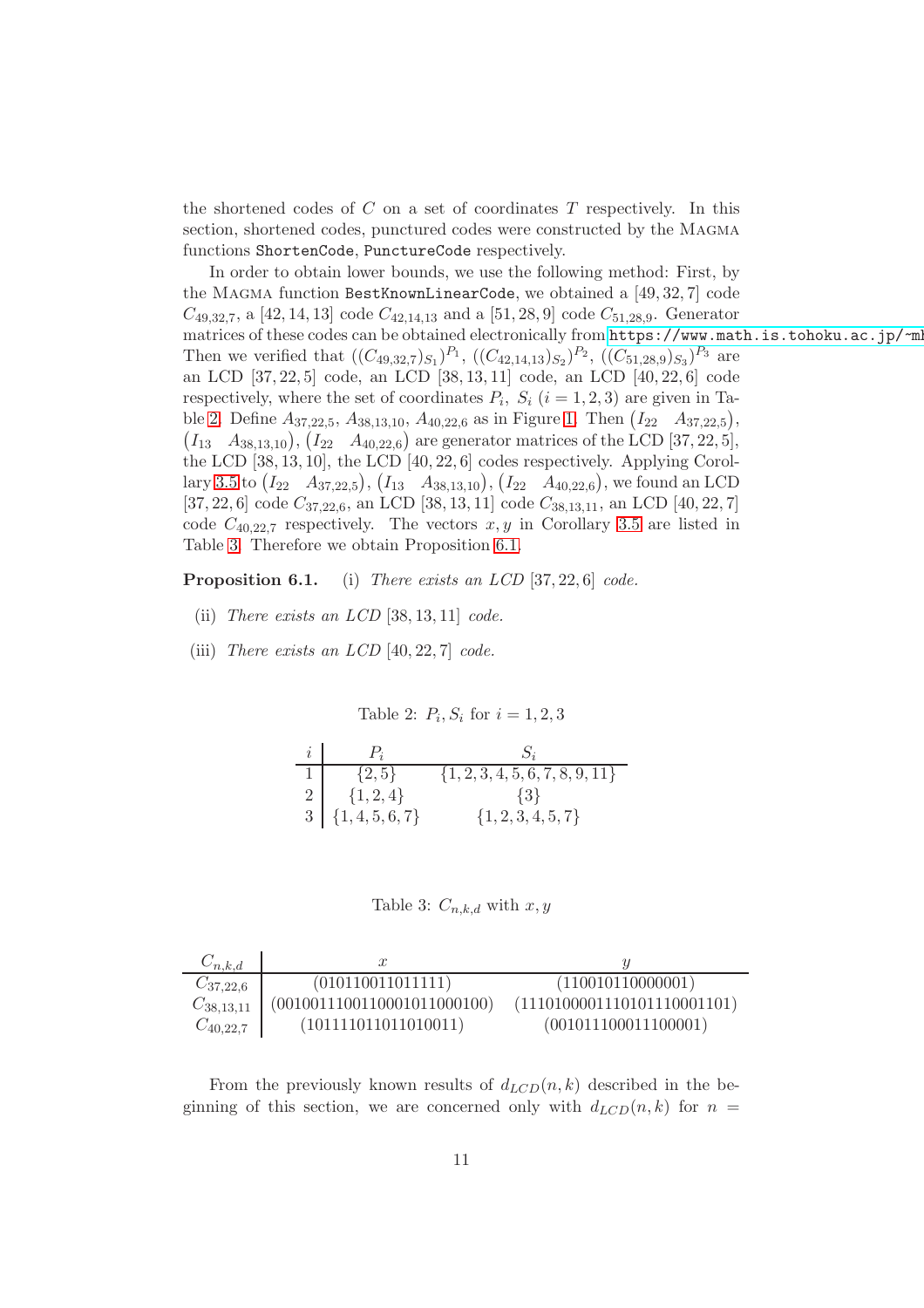$26, 28 \leq n \leq 40$  and  $9 \leq k \leq n-6$ . Let  $d_K(n, k)$  denote the largest minimum weight among currently known  $[n, k]$  codes. By the MAGMA function BestKnownLinearCode, one can construct an  $[n, k, d_K(n, k)]$  code for all  $n = 26, 28 \le n \le 40$  and  $9 \le k \le n - 6$ . In addition, by considering shortened codes and punctured codes of  $[n, k, d<sub>K</sub>(n, k)]$  codes, we found LCD  $[n, k, d_K(n, k)]$  codes for

<span id="page-11-1"></span>
$$
(n, k, dK(n, k)) = (29, 11, 9), (30, 12, 9), (31, 11, 10), (31, 12, 10), (31, 13, 9),(31, 21, 5), (32, 12, 10), (32, 22, 5), (33, 23, 5), (34, 9, 13),(34, 13, 10), (34, 14, 10), (35, 22, 6), (35, 24, 5), (36, 15, 10),(36, 16, 10), (36, 22, 6), (36, 24, 6), (36, 25, 5), (37, 23, 6),(37, 24, 6), (37, 26, 5), (38, 24, 6), (38, 25, 6), (38, 26, 6),(38, 27, 5), (39, 18, 10), (39, 25, 6), (39, 26, 6), (39, 28, 5),(40, 26, 6), (40, 28, 6), (40, 29, 5).
$$

$$
\left( 4\right)
$$

Consequently we obtain Proposition [6.2.](#page-11-0)

<span id="page-11-0"></span>**Proposition 6.2.** *There exists an optimal LCD*  $[n, k, d]$  *code for*  $(n, k, d)$ *listed in* [\(4\)](#page-11-1)*.*

By a method similar to that given in the above, we found LCD [n, k,  $d_K(n, k)$ − 1] codes and LCD  $[n, k, d_K(n, k) - 2]$  codes for

<span id="page-11-2"></span>
$$
(n, k, dK(n, k) - 1) = (30, 11, 9), (31, 15, 7), (32, 13, 9), (32, 15, 7), (32, 16, 7), (32, 21, 5), (32, 21, 5), (33, 14, 9), (33, 15, 8), (33, 16, 7), (33, 21, 5), (34, 15, 9), (34, 16, 8), (34, 17, 7), (34, 23, 5), (35, 9, 13), (35, 16, 9), (35, 17, 7), (35, 18, 7), (35, 21, 5), (35, 23, 5), (36, 17, 8), (36, 18, 7), (36, 19, 7), (36, 21, 6), (37, 17, 9), (37, 18, 8), (37, 19, 7), (37, 20, 7), (37, 25, 5), (38, 10, 13), (38, 17, 9), (38, 18, 9), (38, 19, 8), (38, 20, 7), (38, 21, 7), (38, 23, 6), (39, 11, 13), (39, 14, 11), (39, 17, 10), (39, 19, 9), (39, 20, 8), (39, 21, 7), (39, 22, 7), (39, 24, 6), (39, 27, 5), (39, 33, 2), (40, 9, 15), (40, 12, 13), (40, 18, 10), (40, 19, 9), (40, 20, 9), (40, 23, 7), (40, 25, 6), (40, 27, 5), (40, 33, 3), (40, 34, 2).
$$

<span id="page-11-3"></span>
$$
(n, k, dK(n, k) - 2) = (37, 21, 6), (38, 22, 6), (39, 13, 11), (39, 23, 6), (40, 11, 13),(40, 13, 12), (40, 14, 11), (40, 17, 10), (40, 21, 7), (40, 24, 6).
$$
(6)

Consequently we obtain Proposition [6.3.](#page-12-0)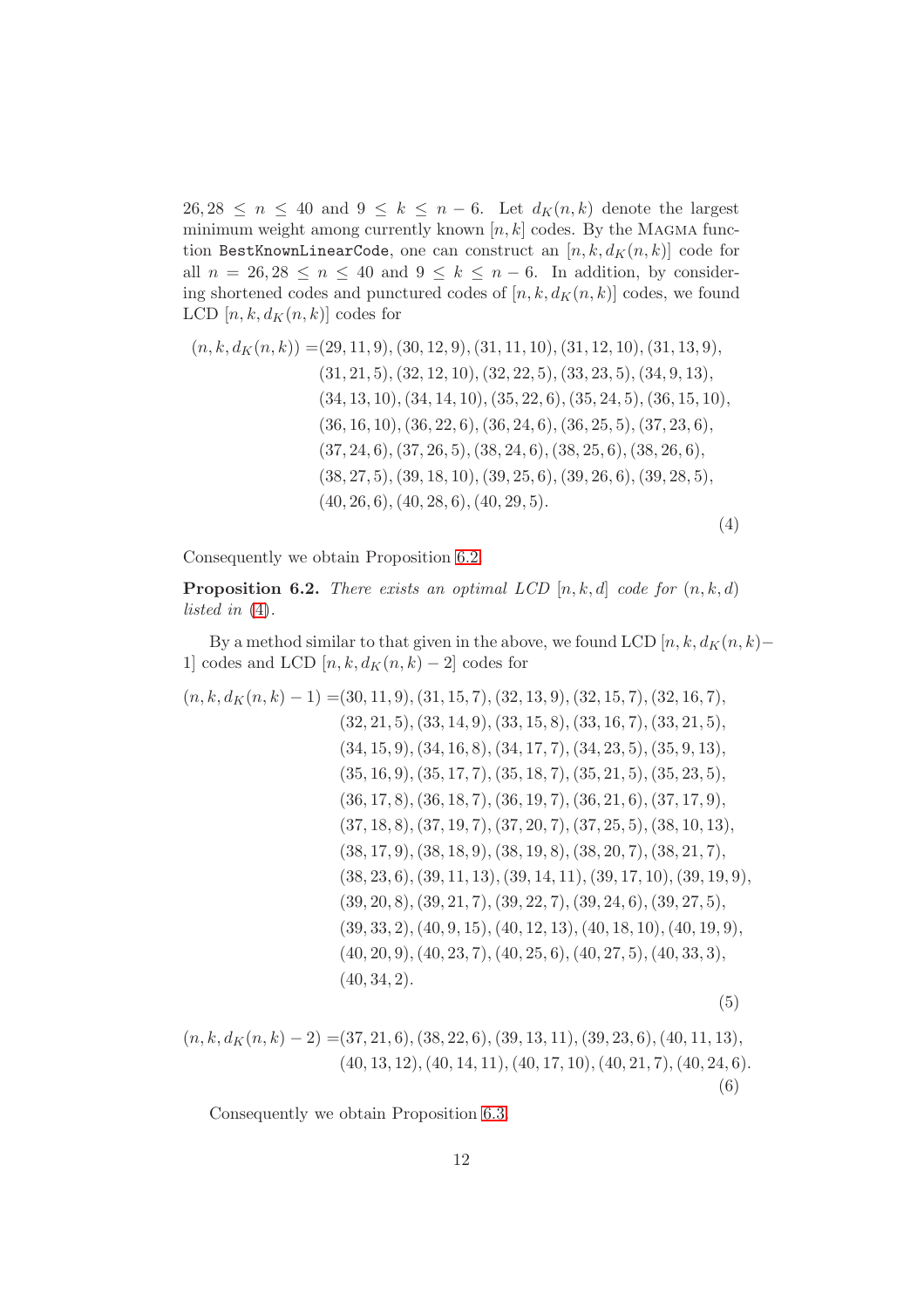<span id="page-12-0"></span>Proposition 6.3. *There exists an LCD* [n, k, d] *code for* (n, k, d) *listed in* [\(5\)](#page-11-2) *and* [\(6\)](#page-11-3)*.*

In Tables [4](#page-12-1) through [6,](#page-13-0) we give  $d_{LCD}(n, k)$  for  $n = 26, 28 \le n \le 40$  and  $9 \leq k \leq n-6$ . In order to obtain upper bounds, we use the following:

$$
d_{LCD}(n,k) \le d(n,k),
$$

where  $d(n, k)$  denotes the largest minimum weight among all  $[n, k]$  codes. The values of  $d(n, k)$  are given in [\[12\]](#page-15-13). For the parameters listed in Proposi-tion [6.](#page-13-0)1, we mark  $d_{LCD}(n, k)$  by  $*$  in Tables [4](#page-12-1) through 6. Furthermore, for the parameters given in Propositions 6.1 through [6.3,](#page-12-0) we give  $d_{LCD}(n, k)$  in boldface. For each of the parameters, an LCD code can be obtained electronically from <https://www.math.is.tohoku.ac.jp/~mharada/Ishizuka/LCD.txt>.

<span id="page-12-1"></span>Table 4:  $d_{LCD}(n, k)$ , where  $26 \le n \le 40, 9 \le k \le 17$ 

| $n\backslash k$ | 9         | 10        | 11        | 12        | 13        | 14        | 15        | 16        | 17        |
|-----------------|-----------|-----------|-----------|-----------|-----------|-----------|-----------|-----------|-----------|
| 26              | 9         | 8         | 8         | 8         | 7         | 6         | $5 - 6$   | 5         | 4         |
| 27              | 9         | 9         | 8         | 8         | 7         | 6         | 6         | 6         | 5         |
| ${\bf 28}$      | 10        | 10        | 8         | 8         | 8         | 7         | 6         | 6         | $5 - 6$   |
| 29              | 10        | 10        | 9         | 8         | 8         | 8         | 6         | 6         | 6         |
| 30              | 11        | 10        | $9 - 10$  | 9         | 8         | 8         | $6 - 7$   | 6         | 6         |
| 31              | 11        | 10        | 10        | 10        | 9         | 8         | $7 - 8$   | $6 - 7$   | 6         |
| 32              | 12        | 11        | 10        | 10        | $9 - 10$  | $8 - 9$   | $7 - 8$   | $7 - 8$   | $6 - 7$   |
| 33              | 12        | 12        | $10 - 11$ | 10        | $9 - 10$  | $9 - 10$  | $8 - 9$   | $7 - 8$   | $6 - 8$   |
| 34              | 13        | 12        | $11 - 12$ | $10 - 12$ | 10        | 10        | $9 - 10$  | $8 - 9$   | $7 - 8$   |
| 35              | $13 - 14$ | $12 - 13$ | 12        | $10 - 12$ | $10 - 11$ | 10        | $9 - 10$  | $9 - 10$  | $7 - 8$   |
| 36              | $13 - 14$ | $12 - 14$ | $12 - 13$ | $11 - 12$ | $10 - 12$ | $10 - 11$ | 10        | 10        | $8 - 9$   |
| 37              | $13 - 15$ | $12 - 14$ | $12 - 14$ | $12 - 13$ | $10 - 12$ | $10 - 12$ | $10 - 11$ | 10        | $9 - 10$  |
| 38              | $14 - 16$ | $13 - 14$ | $12 - 14$ | $12 - 14$ | $11*-12$  | $10 - 12$ | $10 - 12$ | $10 - 11$ | $9 - 10$  |
| 39              | $14 - 16$ | $14 - 15$ | $13 - 14$ | $12 - 14$ | $11 - 13$ | $11 - 12$ | $10 - 12$ | $10 - 12$ | $10 - 11$ |
| 40              | $15 - 16$ | $14 - 16$ | $13 - 15$ | $13 - 14$ | $12 - 14$ | $11 - 13$ | $10 - 12$ | $10 - 12$ | $10 - 12$ |

## Acknowledgement

The authors would like to thank supervisor Professor Masaaki Harada for introducing the problem, and his helpful advice and encouragement.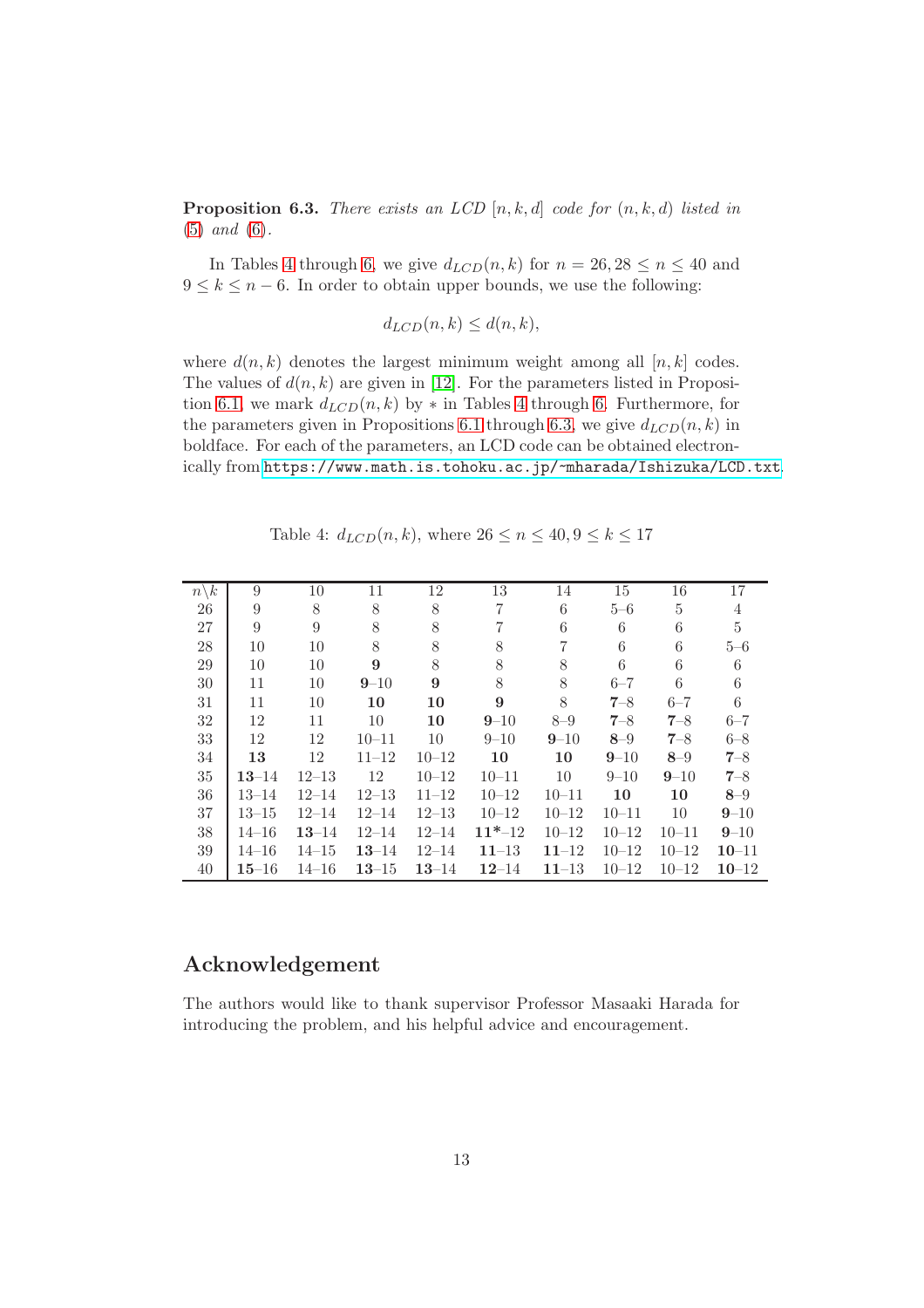| $n\backslash k$ | 18             | 19              | 20             | 21       | 22             | 23      | 24      | 25      | $26\,$ |
|-----------------|----------------|-----------------|----------------|----------|----------------|---------|---------|---------|--------|
| 26              | 4              | 4               | $\overline{4}$ |          |                |         |         |         |        |
| 27              | 4              | $\overline{4}$  | 4              | 3        |                |         |         |         |        |
| $28\,$          | $\overline{5}$ | $\overline{4}$  | $\overline{4}$ | 4        | 3              |         |         |         |        |
| 29              | 6              | $\rm 5$         | 4              | 4        | 4              | 3       |         |         |        |
| $30\,$          | 6              | $\rm 5$         | 5              | 4        | 4              | 4       | 3       |         |        |
| 31              | 6              | $6\phantom{.}6$ | 6              | $\bf{5}$ | $\overline{4}$ | 4       | 4       | 3       |        |
| 32              | 6              | $6\phantom{.}6$ | 6              | $5 - 6$  | $\overline{5}$ | 4       | 4       | $3 - 4$ | 3      |
| 33              | $6 - 7$        | $\,6$           | 6              | $5 - 6$  | 6              | 5       | 4       | 4       | 4      |
| 34              | $6 - 8$        | $6 - 7$         | 6              | 6        | 6              | $5 - 6$ | 4       | 4       | 4      |
| $35\,$          | $7 - 8$        | $6 - 8$         | $6 - 7$        | $5 - 6$  | 6              | $5 - 6$ | 5       | 4       | 4      |
| 36              | $7 - 8$        | $7 - 8$         | $6 - 8$        | $6 - 7$  | 6              | 6       | 6       | 5       | 4      |
| 37              | $8 - 9$        | $7 - 8$         | $7 - 8$        | $6 - 8$  | $6^{*-7}$      | 6       | 6       | $5 - 6$ | 5      |
| 38              | $9 - 10$       | $8 - 9$         | $7 - 8$        | $7 - 8$  | $6 - 8$        | $6 - 7$ | 6       | 6       | 6      |
| 39              | 10             | $9 - 10$        | $8 - 9$        | $7 - 8$  | $7 - 8$        | $6 - 8$ | $6 - 7$ | 6       | 6      |
| 40              | $10 - 11$      | $9 - 10$        | $9 - 10$       | $7 - 9$  | $7 - 8$        | $7 - 8$ | $6 - 8$ | $6 - 7$ | 6      |

Table 5:  $d_{LCD}(n, k),$  where  $26 \leq n \leq 40, 18 \leq k \leq 26$ 

Table 6:  $d_{LCD}(n, k)$ , where  $33 \le n \le 40, 27 \le k \le 34$ 

<span id="page-13-0"></span>

| $n\backslash k$ |                | 28             | 29             | 30             | 31      | 32 | 33      | 34      |
|-----------------|----------------|----------------|----------------|----------------|---------|----|---------|---------|
| $33\,$          | 3              |                |                |                |         |    |         |         |
| 34              | $3 - 4$        | 3              |                |                |         |    |         |         |
| 35              | $\overline{4}$ | $\overline{4}$ | - 3            |                |         |    |         |         |
| $36\,$          | 4              | $\overline{4}$ | $3 - 4$        | -3             |         |    |         |         |
| $37\,$          | $\overline{4}$ | $\overline{4}$ | $\overline{4}$ | 4              | -3      |    |         |         |
| 38              | 5              | $\overline{4}$ | $\overline{4}$ | $\overline{4}$ | $3 - 4$ | 3  |         |         |
| 39              | $5 - 6$        | $\overline{5}$ | $\overline{4}$ | $\overline{4}$ | 4       | 4  | $2 - 3$ |         |
| 40              | $5 - 6$        | 6              | $\overline{5}$ | $\overline{4}$ | 4       | 4  | $3 - 4$ | $2 - 3$ |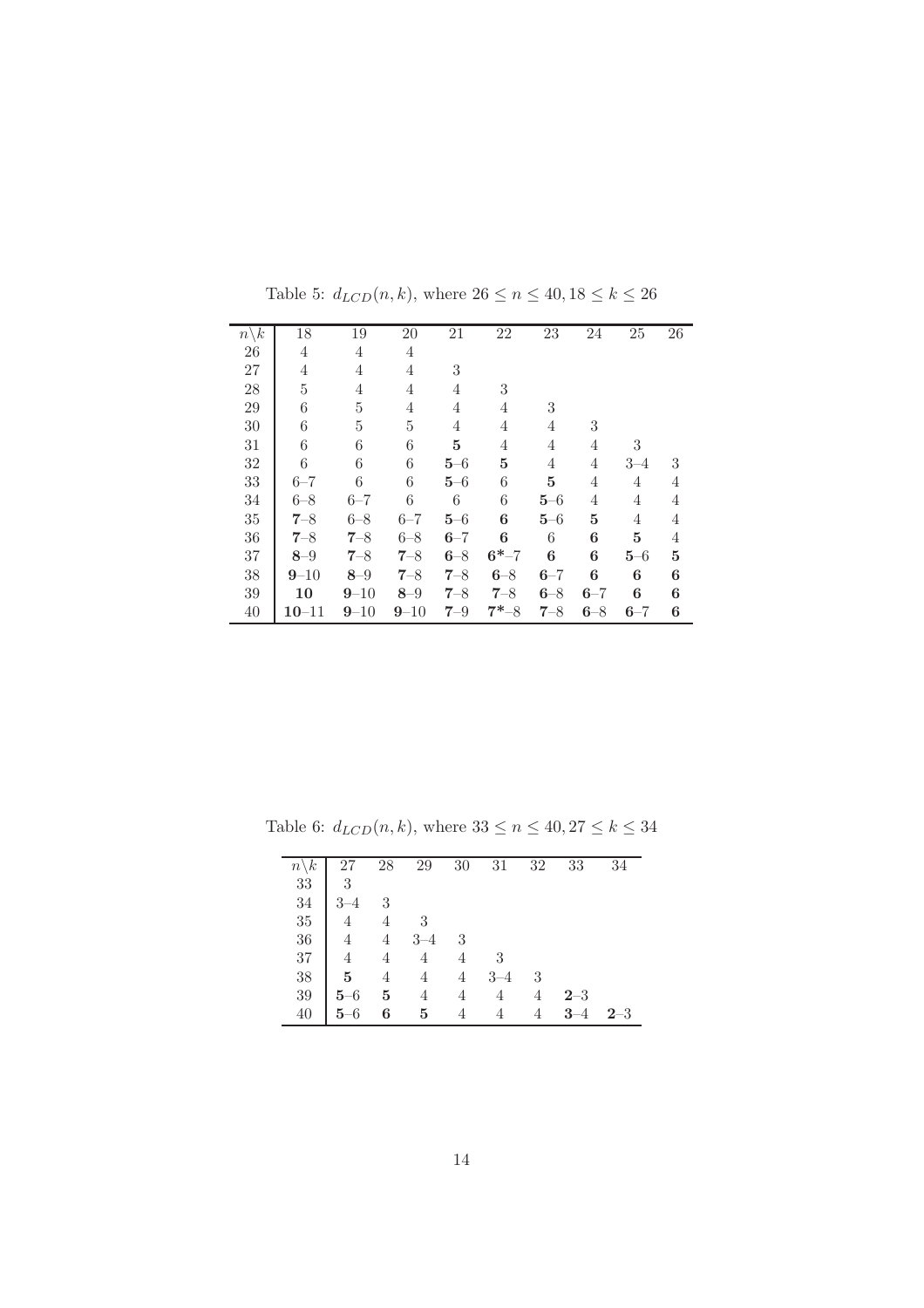| 100100110001100<br>011100100111010110<br>011100010000100<br>001011001011101100<br>001110001000010<br>110010010010001001<br>001001001100011<br>000110111001101111<br>1101001110101100011010111<br>111101001100101<br>000001100100101101<br>0010011101001101111011001<br>000011111101010<br>001111111001011111<br>1000111010010001010001001<br>100101001111001<br>100101000000000011<br>1101101001111111000100001<br>101011001101000<br>101011011001101010<br>1111000000001000001110101<br>111111011111010<br>010100011111010000<br>1110010100110011101011111<br>011111101111101<br>101100110000010100<br>1110111110101110011001010<br>$A_{40,22,6} =$<br>$A_{37,22,5} =$<br>$A_{38,13,10} =$<br>111000010101000<br>011010010101010110<br>1010010001111011010110010<br>111000111011000<br>011011011101000100<br>1010011011011100001010111<br>010010010101110<br>001010001100001010<br>1110100100010100010010111<br>000111000010101<br>010100000000111001<br>1110100110111101100101110<br>111010001011110<br>110110011100011011<br>0111010011011110110010111<br>1101111111100001<br>111000011001011111<br>0111010011110100101111001<br>101100011100110<br>000000110101101010<br>1100101111111111<br>101101110011011100<br>100000110101011<br>001001010100000011<br>001101000001101<br>010110110100111100<br>010101110011100/<br>001001101110010111/ |  |
|--------------------------------------------------------------------------------------------------------------------------------------------------------------------------------------------------------------------------------------------------------------------------------------------------------------------------------------------------------------------------------------------------------------------------------------------------------------------------------------------------------------------------------------------------------------------------------------------------------------------------------------------------------------------------------------------------------------------------------------------------------------------------------------------------------------------------------------------------------------------------------------------------------------------------------------------------------------------------------------------------------------------------------------------------------------------------------------------------------------------------------------------------------------------------------------------------------------------------------------------------------------------------------------------------------------------------------------------------|--|
|--------------------------------------------------------------------------------------------------------------------------------------------------------------------------------------------------------------------------------------------------------------------------------------------------------------------------------------------------------------------------------------------------------------------------------------------------------------------------------------------------------------------------------------------------------------------------------------------------------------------------------------------------------------------------------------------------------------------------------------------------------------------------------------------------------------------------------------------------------------------------------------------------------------------------------------------------------------------------------------------------------------------------------------------------------------------------------------------------------------------------------------------------------------------------------------------------------------------------------------------------------------------------------------------------------------------------------------------------|--|

<span id="page-14-0"></span>Figure 1: Matrices <sup>A</sup>37,22,5, <sup>A</sup><sup>38</sup>,13,10, <sup>A</sup>40,22,<sup>6</sup>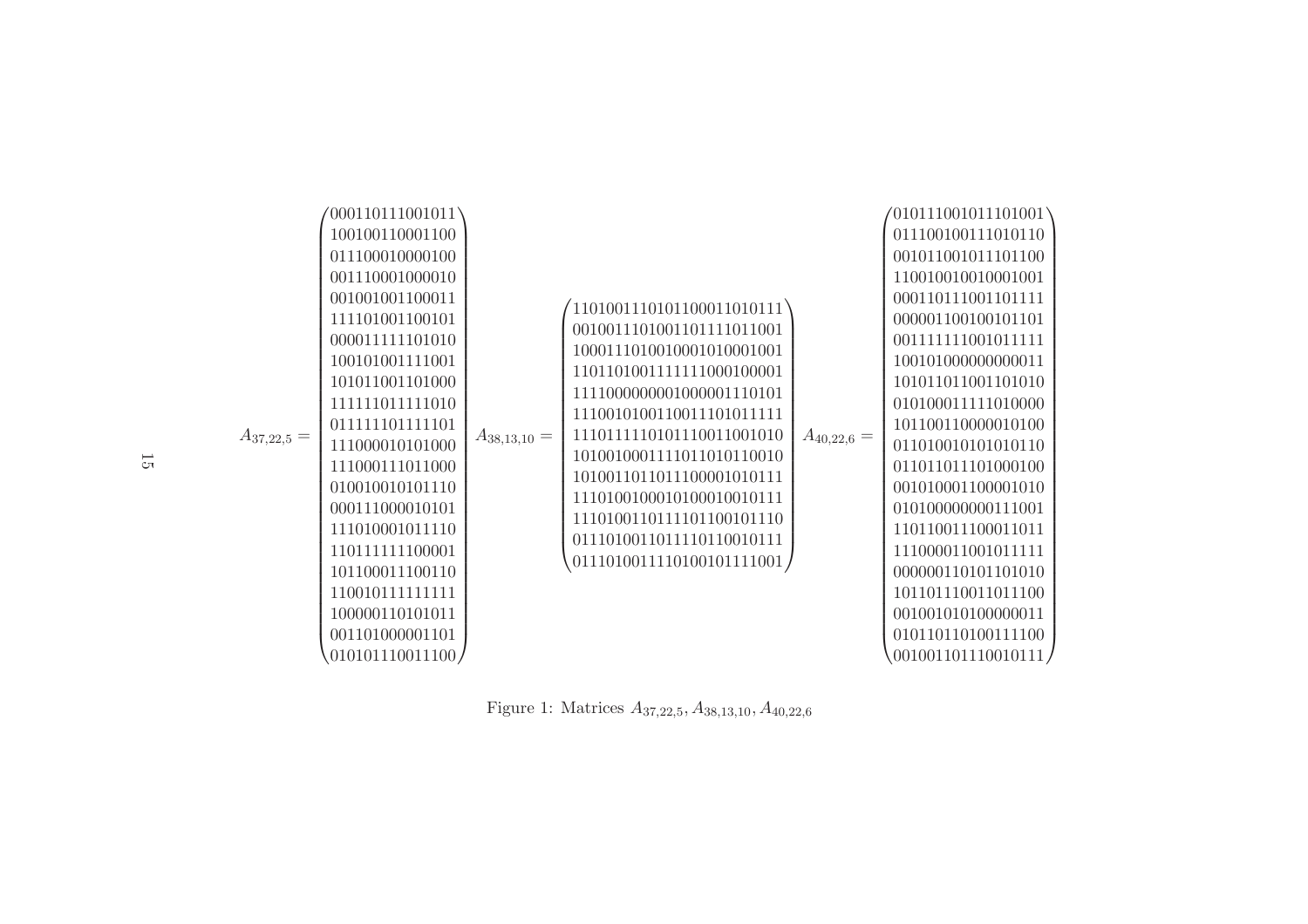#### <span id="page-15-8"></span>References

- [1] M. Araya and M. Harada, On the minimum weights of binary linear complementary dual codes, Cryptogr. Commun. 12 (2020), 285–300.
- <span id="page-15-11"></span><span id="page-15-9"></span>[2] M. Araya and M. Harada, On the classification of quaternary optimal Hermitian LCD codes, [arXiv:2011.04139.](http://arxiv.org/abs/2011.04139)
- <span id="page-15-12"></span>[3] M. Araya, M. Harada and K. Saito, Characterization and classification of optimal LCD codes, Des. Codes Cryptogr. 89 (2021), 617–640.
- [4] M. Araya, M. Harada and K. Saito, On the minimum weights of binary LCD codes and ternary LCD codes, Finite Fields Appl. (to appear), [arXiv:1908.08661.](http://arxiv.org/abs/1908.08661)
- <span id="page-15-5"></span>[5] V. K. Bhargava, G. Young and A. K. Bhargava, A characterization of a (56, 28) extremal self-dual code, IEEE Trans. Inform. Theory 27 (1981), 258–260.
- <span id="page-15-2"></span>[6] W. Bosma, J. Cannon and C. Playoust, The Magma algebra system. I. The user language, J. Symbolic Comput. 24 (1997), 235–265.
- <span id="page-15-6"></span><span id="page-15-1"></span>[7] S. Bouyuklieva, Optimal binary LCD codes, [arXiv:2010.13399.](http://arxiv.org/abs/2010.13399)
- [8] F. C. Bussemarker and V. D. Tonchev, New extremal doubly-even codes of length 56 derived from Hadamard matrices of order 28, Discrete Math. 76 (1989), 45–49.
- <span id="page-15-3"></span>[9] C. Carlet and S. Guilley, Complementary dual codes for countermeasures to side-channel attacks, Adv. Math. Commun. 10 (2016), 131– 150.
- <span id="page-15-10"></span>[10] S. T. Dougherty, J.-L. Kim, B. Ozkaya, L. Sok and P. Solé, The combinatorics of LCD codes: linear programming bound and orthogonal matrices, Int. J. Inf. Coding Theory 4 (2017), 116–128.
- <span id="page-15-7"></span>[11] L. Galvez, J.-L. Kim, N. Lee, Y. G. Roe and B.-S. Won, Some bounds on binary LCD codes, Cryptogr. Commun. 10 (2018), 719–728.
- <span id="page-15-13"></span>[12] M. Grassl, Code tables: Bounds on the parameters of various types of codes, Available online at <http://www.codetables.de/>, Accessed on 5 Aug 2021.
- <span id="page-15-4"></span>[13] K. Guenda, S. Jitman and T. A. Gulliver, Constructions of good entanglement-assisted quantum error correcting codes, Des. Codes Cryptogr. 86 (2018), 121–136.
- <span id="page-15-0"></span>[14] M. Harada, Existence of new extremal doubly-even codes and extremal singly-even codes, Des. Codes Cryptogr. 8 (1996), 273–283.